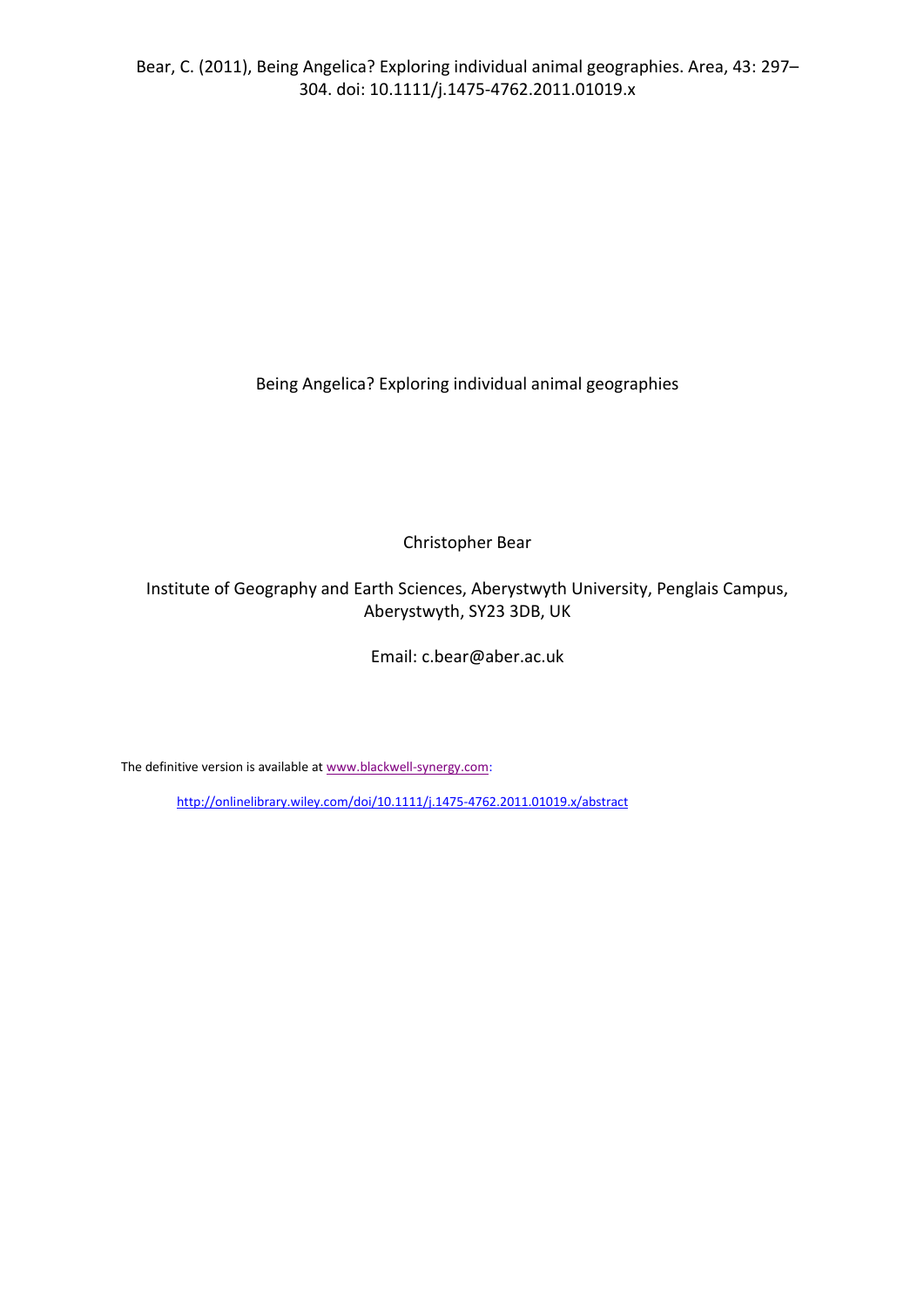## **Being Angelica? Exploring individual animal geographies**

### **Abstract**

This paper extends recent work that has called for greater attention to be paid to nonhuman difference. The burgeoning animal geographies literature has been very successful in dissecting the concept of 'nature' and in examining the myriad ways in which animal and human lives are intertwined. However, its focus is more often on collectivities, such as species and herds, than on individual animals. Through the brief case study of an octopus in The Deep, an aquarium in Kingston-upon-Hull, UK, the paper draws on and develops recently-promoted notions of responsible anthropomorphism. It argues that future work might usefully pay greater attention to the lived experience of individual animals, and that further emphasis should be given to non-mammalian life forms. Doing so might not only shed light on these creatures' encounters with humans but also help to give a greater sense of their lives beyond these direct encounters, challenging understandings of what it means to be 'animal'.

#### **Key words**

Animal geographies; individual animals; anthropomorphism; nonhuman difference; octopus; Kingston-upon-Hull, UK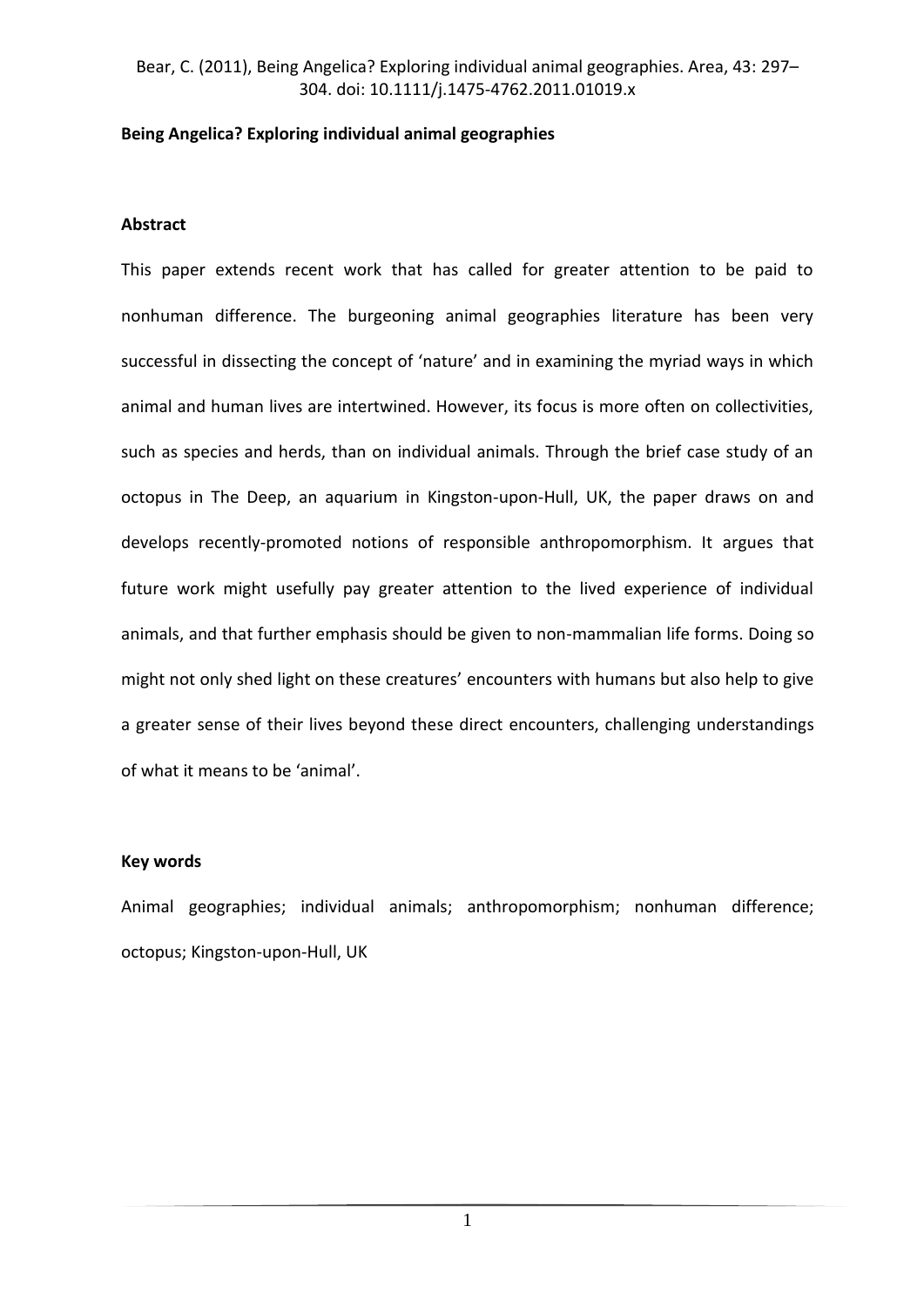#### **Introduction**

On entering a darkened room, a soundtrack plays, speaking of 'a world too deep for sunlight to reach, a place of endless night, of weird and alien life forms, a place so hostile few dare to venture' (research notes, February 2006). Moving to the next room, we come face-to-face with these weird and alien life forms, some barely visible through the darkness. This is the Twilight Zone, part of The Deep, an aquarium in Kingston-upon-Hull, UK. This paper is about one of the 'alien life forms' in particular – a giant Pacific octopus which, I am told on my first visit, is called Angelica.

Through its focus on Angelica, the paper responds to calls to give a greater sense of animals *as animals* (Philo and Wilbert 2000; Holloway 2007), to tease apart nonhuman difference and more closely interrogate the diversity of animal life (Bear and Eden 2011; Davies 2008; Lulka 2009; Whatmore 2005). The paper critiques animal geographers' tendency to speak of collectivities such as 'animals', 'species' and 'herds', while speaking less of individual creatures. In spite of a turn to studies of animal lifeworlds and subjectivities – attempts to move away from an anthropocentric perspective – researchers have been largely silent on individual animals, excepting those kept as pets (Power 2008; Fox 2006), or as domestic livestock (Holloway 2001).

This paper uses the example of Angelica to engage with these issues and argue for: 1) more attention to be paid to the lived experiences of individual animals; and 2) a greater focus on cold-blooded animals in non-airy spaces. Angelica's confined situation in the aquarium makes some aspects of her story easy (in relative terms) to tell. However, the issues raised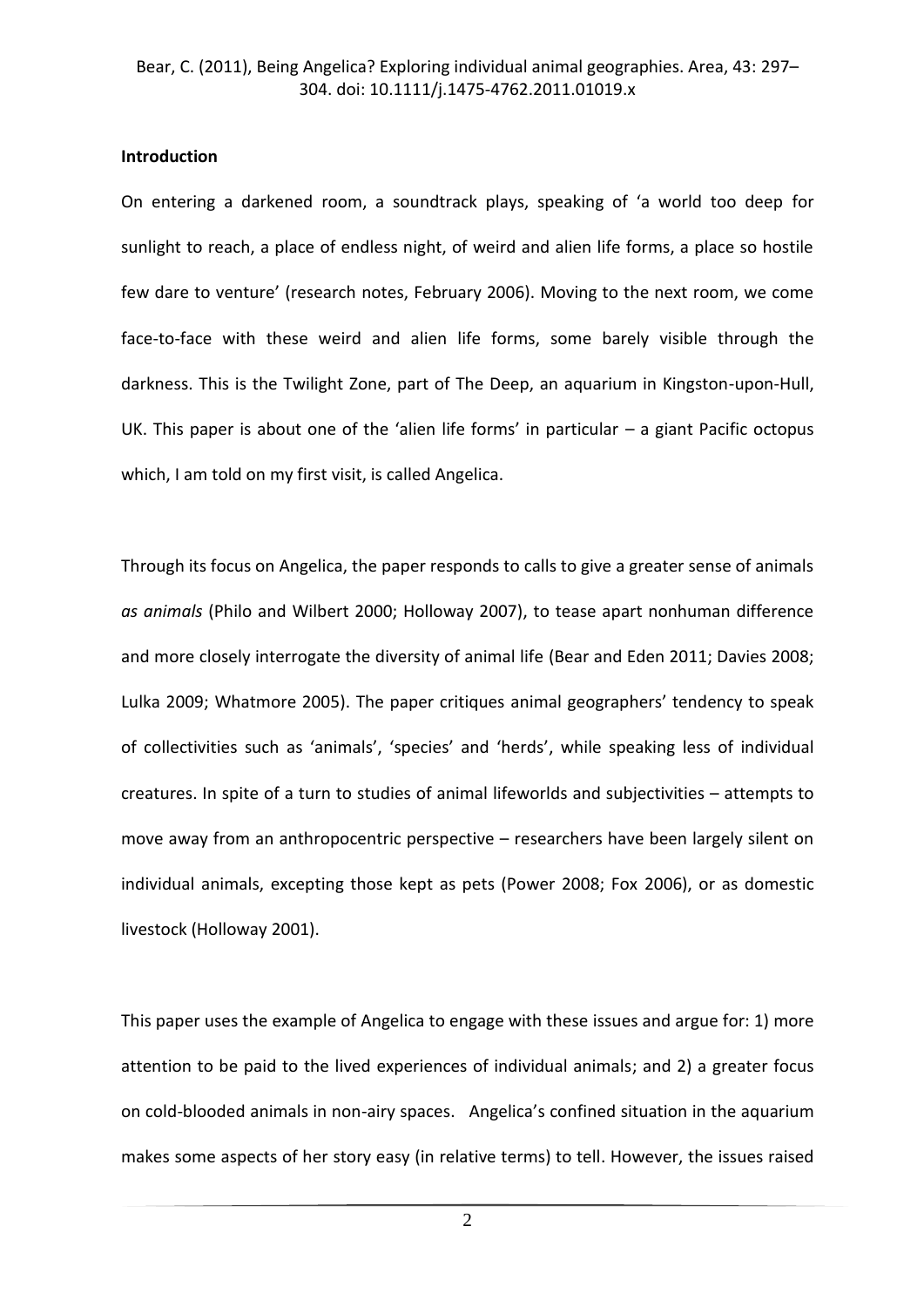here offer significant challenges for future research investigating the lived experiences of animals in a variety of contexts. The paper's originality lies in focusing on a *single* octopus and her actions, her representation, and her involvement in affective relationships that transgress species boundaries. Its purpose is to highlight the types of observations that might help develop a less anthropocentric animal geography.

The paper proceeds by introducing the context of The Deep, before giving a more thorough critical review of the animal geographies literature. In the fourth section, the life of The Deep's octopus(es) is/are explored prior to a conclusion that considers some of the methodological and ontological challenges that studies of individuals might pose.

#### **The Deep**

Hull's aquarium, The Deep, opened in 2002. Originally costing around £52 million, over half of this cost was met by the UK's Millennium Commission and the European Regional Development Fund (ERDF) (The Deep date unknown). Designed to regenerate a derelict area of the city, it had been attended by over two million visitors by the end of 2009 (Yorkshire Forward date unknown). Whilst being a tourist attraction, it also has a dedicated education programme, attracting 30,000 school pupils every year (The Deep date unknown). Its stated aim is 'to create a deeper understanding of the world's oceans' (Brown 2008, 1). 'The Twilight Zone' was added in 2005, part of a second phase of development costing £6.8 million and funded by the Millennium Commission, ERDF, Citybuild and the Deep itself (The Deep date unknown). Its purpose is to display a new range of animals, including Japanese spider crabs, wolf eels, flashlightfish, nautilus and, the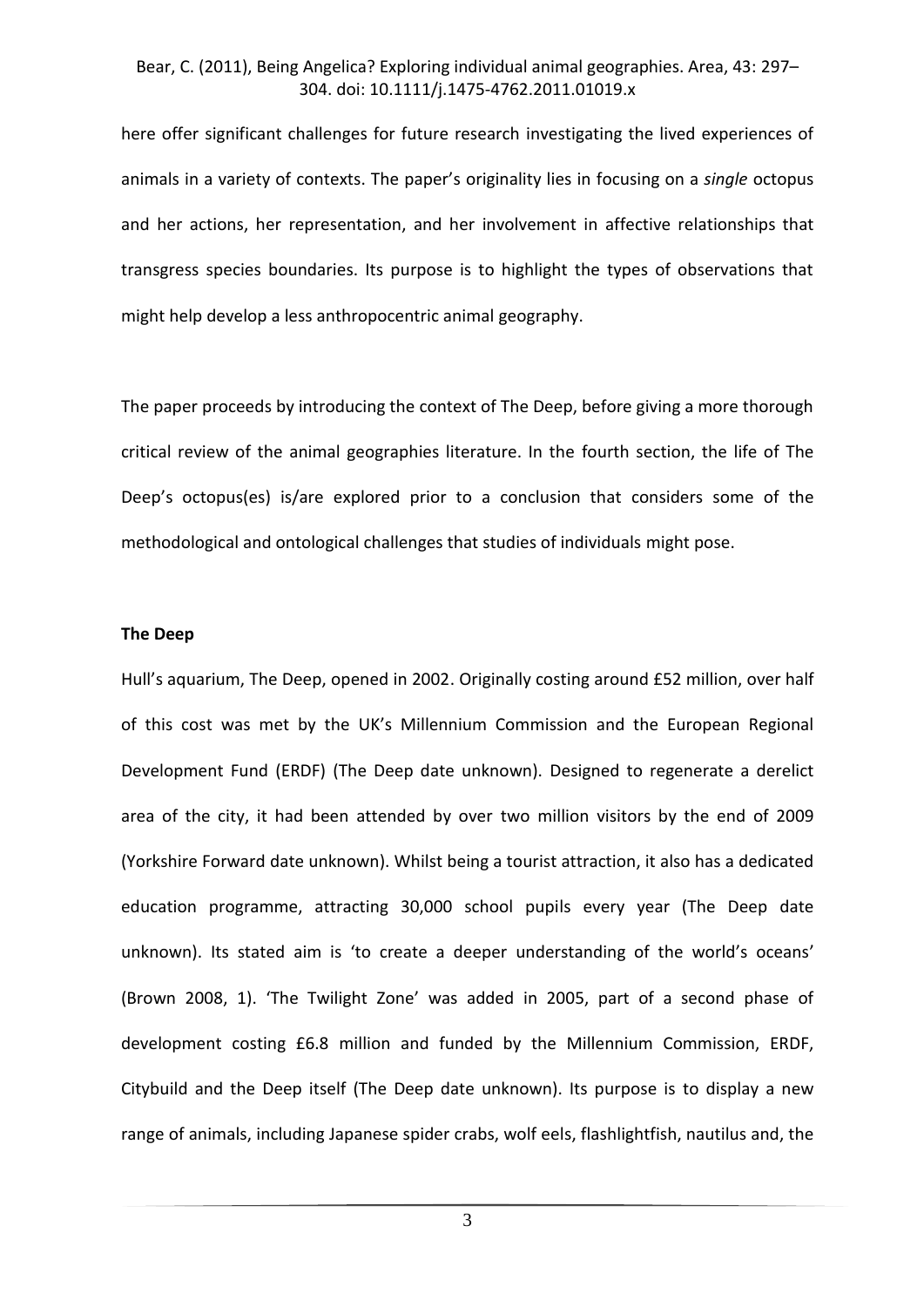subject of this paper, the giant Pacific octopus. These species are united by the depth of their habitat  $-200-1000$ m below the ocean surface  $-$  but are largely separated from each other by the walls between tanks. A spacious room, the Twilight Zone is dimly lit in purple and blue, with tanks around its perimeter. Each tank, visible to visitors only through its front panel, is accompanied by brief explanations of its contents, giving the common and Latin names of its inhabitant species, along with information on their geographic origins and ecological health. No information is given on the *specific individual* in these written explanations.

Walking through, it becomes apparent that the weird and alien life forms are of great interest to many of the visitors, and are spoken of enthusiastically by the staff. While ostensibly alien in bodily form, there is clearly much to be said about these creatures, both from a scientific perspective and by the guides who work with and feed the animals. Angelica, as evidenced by the frequent placement of a guide by the occupant's tank, is the Zone's star attraction.

This paper stems from visiting The Deep between 2006-2008, during which time I became interested not only in how Angelica was presented to visitors but also how she lived her own life. Her presentation does not only involve formal information displays but stories told by the Deep's staff about her everyday life, along with her own actions. I argue that by attending to such multiple stories we might begin to further include the lives and subjectivities of *individual* non-humans in work on hybrid geographies. Recent work has encouraged a questioning of the relationship between species and individuals but I take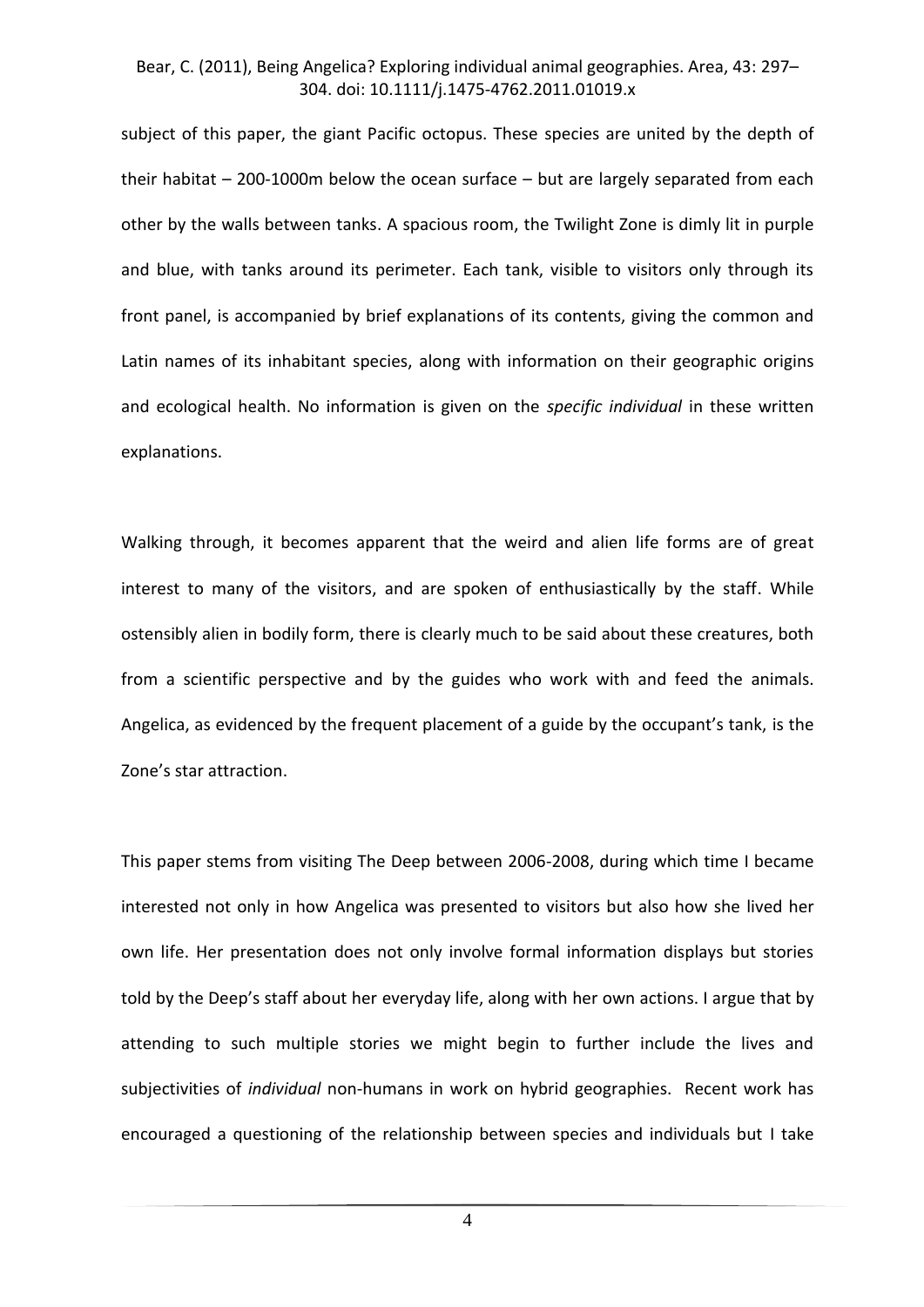this further by looking at the shifting and contested identities of a single creature. I am influenced by Johnston's (2008) approach of 'responsible anthropomorphism' but also follow Lorimer's (2005, 497) call to combine ethnographic with ethological approaches (in his case, from listening to 'retold stories' [p. 502]). I review existing literature on animal studies and animal geographies in the next section.

#### **Towards a re-animated animal geography**

Following Wolch and Emel's (1995) seminal paper, there has been a burgeoning literature on the so-called 'new' animal geography (Philo 1995). The central concern of this work is that human geographers had treated animals as little more than a background to human society, reinforcing dualisms of nature and culture. Inspired by the symmetrical ontologies of actor-network theory (Latour 1993), animal geographers have attempted to dissect these dichotomies, examining how the lives of animals are coconstitutive of family life (Power, 2008; Fox 2006), capitalist production (Ufkes 1998) and recreational practice (Ryan 2000). They have also shown the ways in which animals have been deliberately excluded from certain spaces (Philo 1995), demonstrating the analytical advantages of reimagining 'society' through a hybrid ontology.

Through this common theme of a heterogeneous society some authors have chosen to focus on representations of animals (Woods 2000) but, more recently, animals' affective agency has been foregrounded, prompted by calls to 'find a way of thinking…that grants them positive ontological difference in their own right' (Bingham 2006, 492). As such, one strand of literature moves away from the idea that animals might best be understood as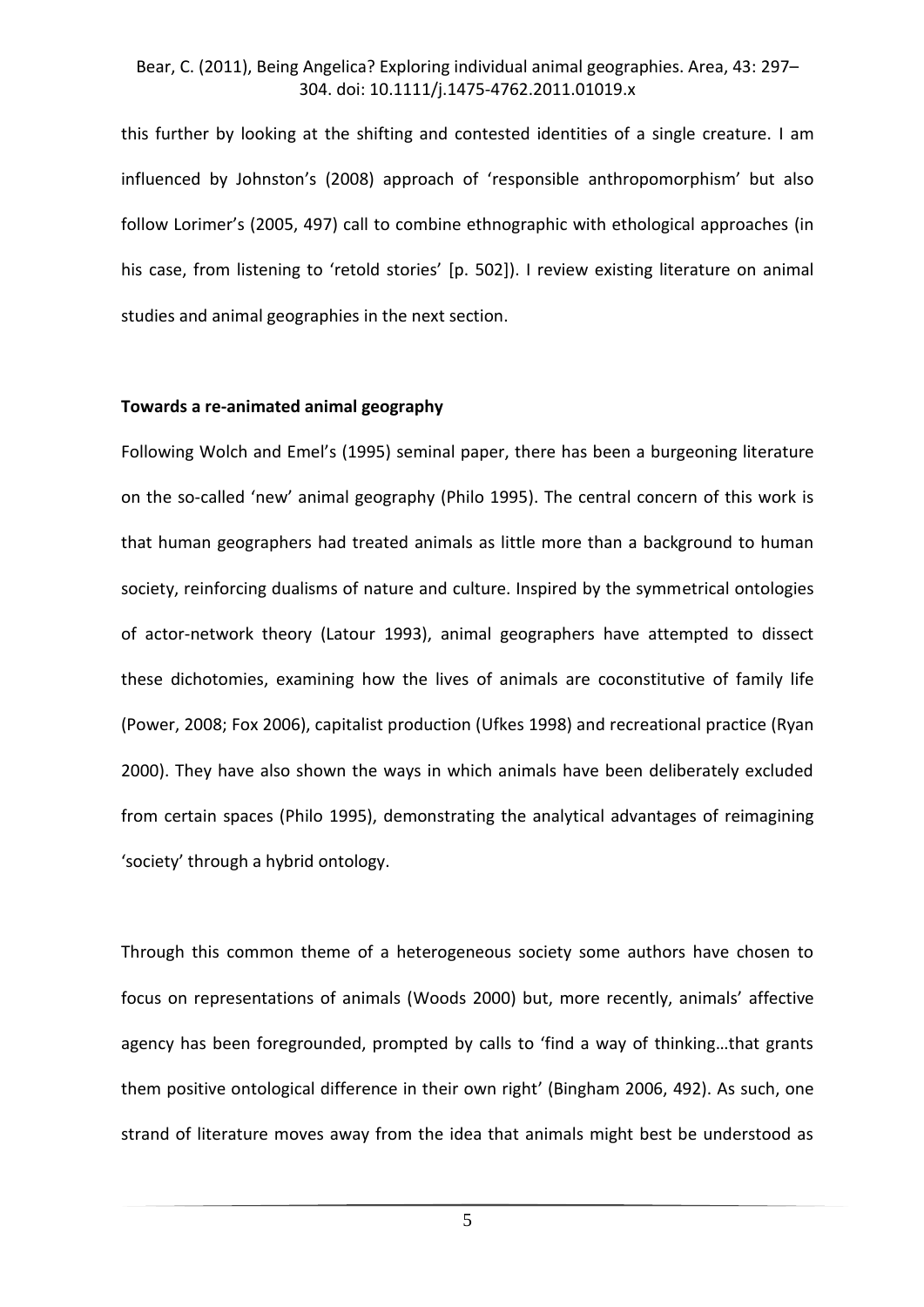'strange persons' (Whatmore and Thorne 1998). Others (Johnston 2008) argue that, inasmuch as it is impossible to develop truly symmetrical studies involving both humans and nonhumans, a more critically anthropomorphic approach might usefully be developed. A commonality of these perspectives is to heighten the problem of 'the animal'. Whether led by cultural geography's interest in individual difference, an anthropomorphic approach or an ontological concern with defining society, the stability and utility of the category 'animal' appears increasingly untenable.

At its most extreme (and even in its very name) animal geographies – and related work in philosophy (Midgeley 1983) and anthropology (Ingold 1994) – has a tendency to refer to 'animals' as a distinct group, blurring differences not only between animals of different species but also of the same species (see Derrida [2002] for the now classic deconstruction of this issue). The problem has recently been highlighted by Lulka (2009), Davies (2008) and Philo (2005), who have all called for greater attention to be paid to nonhuman difference. The focus of recent work has thus shifted to the shared and co-constitutive practices of more-than-human relationships, giving a greater sense of subjectivities and everyday lives.

Examples of such research include Holloway (2007), who examines how cows learn about, and adapt to, new milking technologies, exploring the notion of bovine subjectivities, and Hinchliffe *et al* (2005), who attempt to understand water voles in their own terms, by 'reading' their 'writing' – following their footprints and droppings. While such studies problematise simplistic divisions between 'humans' and 'animals', the place of the individual remains ambiguous. Although Hinchliffe *et al* (2005) followed individual vole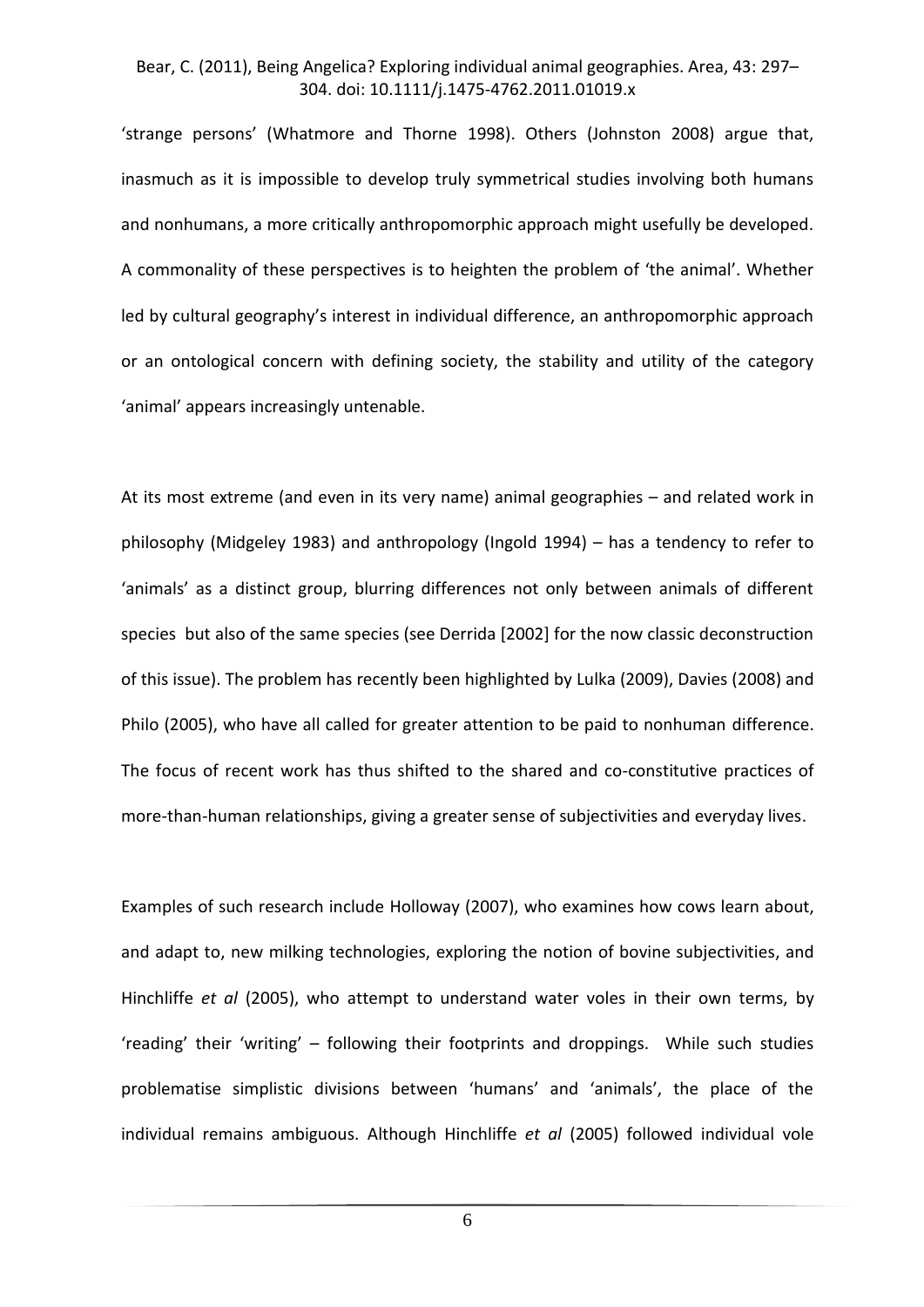trails, these were often aggregated in discussions of 'water voles'. Here, a tension develops between species and more-than-species approaches, where the centrality of individuals becomes muddied. While Hinchliffe *et al* propose one means by which the 'voices' of animals might be brought into social science studies, the animals often remain quite twodimensional (though affective, active and agential) – indeed, in that particular piece of work, the water voles themselves were in many ways absent.

The study of individual animals is not without precedence, but has been more common in popular fiction and film, which have often used animals either as a focus for wider stories (e.g. Gavin Maxwell's [1960] *Ring of Bright Water*), or in anthropomorphic form (e.g. Disney's [1941] film *Dumbo*). It is perhaps in part because of such anthropomorphisms that geographers have remained cautious about producing ostensibly similar stories themselves (see Johnston 2008, 640; Lorimer 2010). Other authors have adopted biographical approaches to explore their relationship with pets (e.g. John Grogan's [2005] *Marley and Me*), or with animals that are intended for human consumption as food (Lovenheim 2003). Fewer academic studies have attempted such approaches, although notable exceptions include Sanders's (2006) discussion of police dogs as 'objects' and 'individuals', and Shapiro's (1997) study of his own dog. Most relevant here are two papers that explore different 'becomings' of non-humans: elephants (Whatmore and Thorne 2000) and fish (Bear and Eden 2011). In the former, different 'becomings' of elephant are investigated. Focusing on Duchess, an elephant at Paignton Zoo, and her experiences of moving to a new enclosure that aimed to mimic her home habitat of African savannah, Whatmore and Thorne highlight the difference between taxonomic status and lived being, where 'her life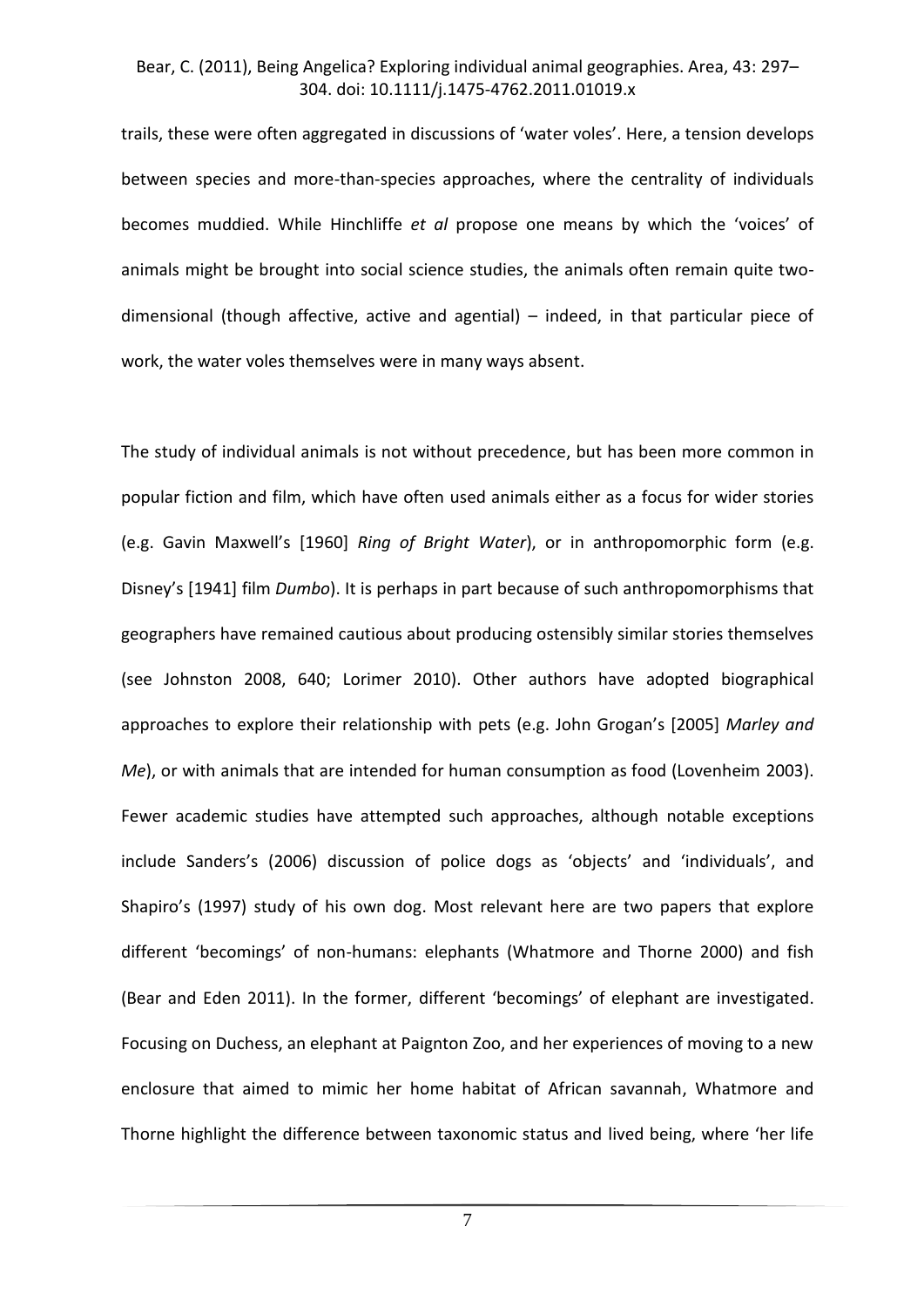at Paignton Zoo bears only distant relation to those of her kind at home in the African bush' (p. 194). While their paper dealt broadly with the variety of ways 'elephant' circulates as category, written text and lived being, their focus on an individual living creature particularly distinguished this from other work, and drew greater attention to the relationship between individual and species. However, Philo (2005, 829, original emphasis), commenting on Whatmore's (2002) writings on elephants, observed that:

'the animals—in detail, up close, face-to-face, as it were—still remain somewhat shadowy presences[.] They *are* animating the stories being told, but in their individuality—as different species, even as individuals—they stay in the margins'.

Bear and Eden's (2011) paper, meanwhile, responded to work that has suggested fish are 'alien' to humans because of their cold blood, scaly bodies and non-airy habitat (e.g. Jones 2000, Scruton 1996 and Mullan and Marvin 1987). The paper demonstrated that anglers do not merely target 'fish' but think of them and interact with them through a complex variety of aggregations and individualisations, and that the individual fish are active (if not willing) participants in angling. Mullan and Marvin's (1987, 73-74) contention that 'fish are completely "other", and live in a totally alien environment' was thus rendered highly problematic, and an overly simplistic way of categorising human/non-human relationships.

While this paper is about cephalopods, rather than fish, it is addressing similar issues, in exploring how non-airy spaces, cold blood and very 'other' bodily forms do not act as barriers to inter-species affective encounters. Extending Whatmore and Thorne's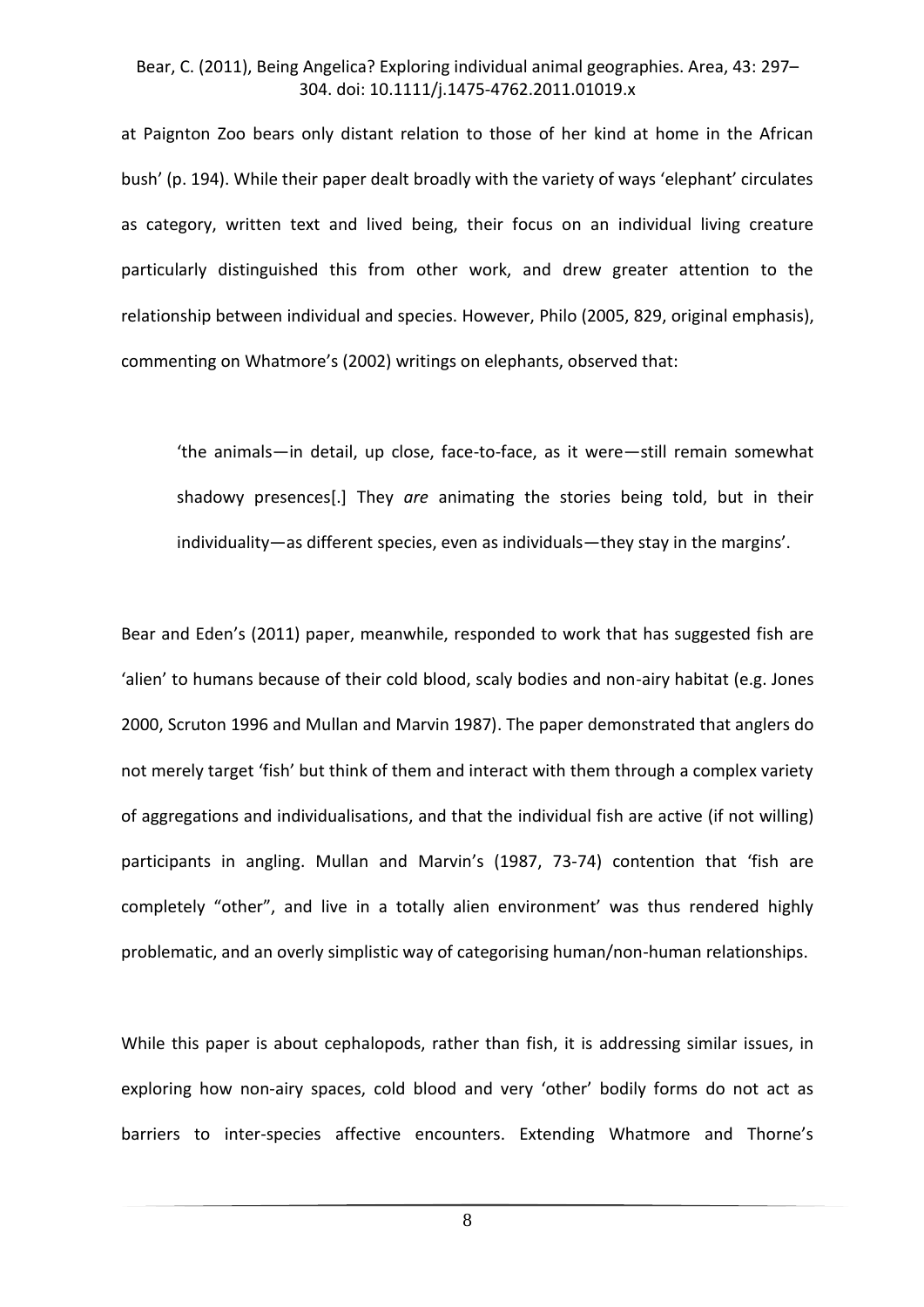arguments, my intention is to move an individual animal from the margins, looking not only at how this is represented, but at how it presents itself, lives a life outside of these (re)presentations and at how humans have responded. I show that this can be a tricky task even in the controlled and bounded space of an aquarium, where the nature and status of the animal in question is ambiguous, both through life and after death.

#### **Angelica**

This section presents brief vignettes relating to different aspects of Angelica's life in The Deep, covering themes of representation, agency and selfhood. The vignettes are drawn from ethnographic observations made between 2006-8, including informal conversations with the aquarium attendants and guides.



*Plate 1 The Deep's giant Pacific octopus tank*

#### *Source: author*

*She's very calm and still today. Wedged into a crevice at the back. Very similar to the last time I came – little movement, almost invisible, could easily be mistaken for a rock until your eyes adjust to the light and notice the breathing. A boy next to me*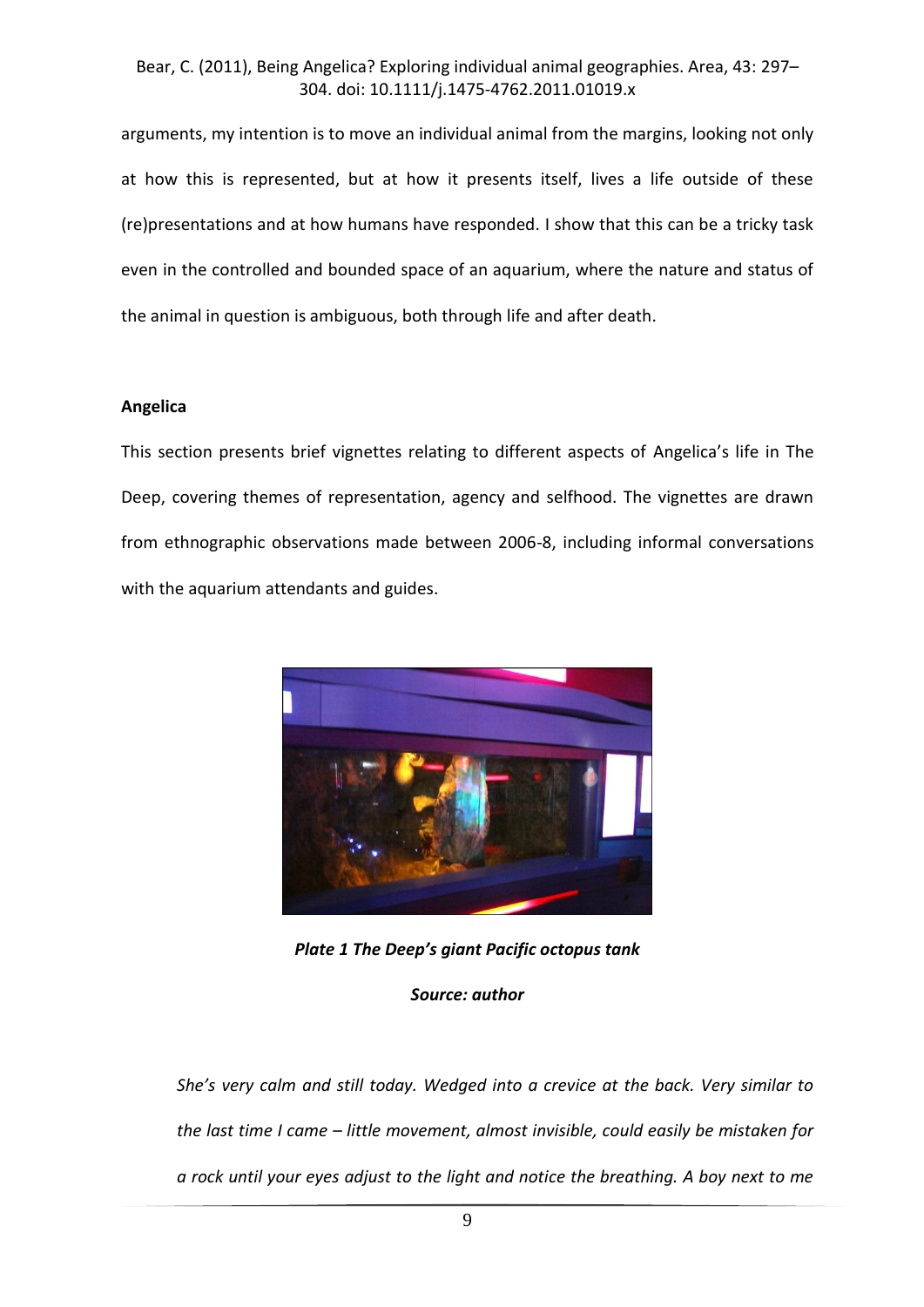*– about eight years old – told his mother 'the octopus is boring; I like sharks better'*. *His mother asked the attendant 'does it get lonely in there by itself?' The attendant told her that they keep her entertained by hiding her food in tubes that she has to squeeze through to locate it and said that 'we don't breed them here because they're likely to eat each other'. The boy tried getting Angelica's attention, pressing his fingers on the glass and jumping up and down, but she was either oblivious to or unmoved by this.* (Research notes, January 2006)

Arriving at the second tank in the Twilight Zone (Plate 1), there appears to be no movement for the majority of time. Once one's eyes accustom to the virtually dark tank, what first appeared to be a rock is contracting and expanding. This is a living creature. We also know that it is a living creature because of the information prominently displayed on the tank side (Plate 2): the creature is a giant Pacific octopus (*Enteroctopus dofleini*), which would normally live at depths of up to 250m during the day, sheltering 'under rocks or in crevices', coming out at night to 'hunt for shellfish'. It is generally found not in Hull but in the Northern Pacific Ocean, where we are told 'these giants' are protected by fishery regulations.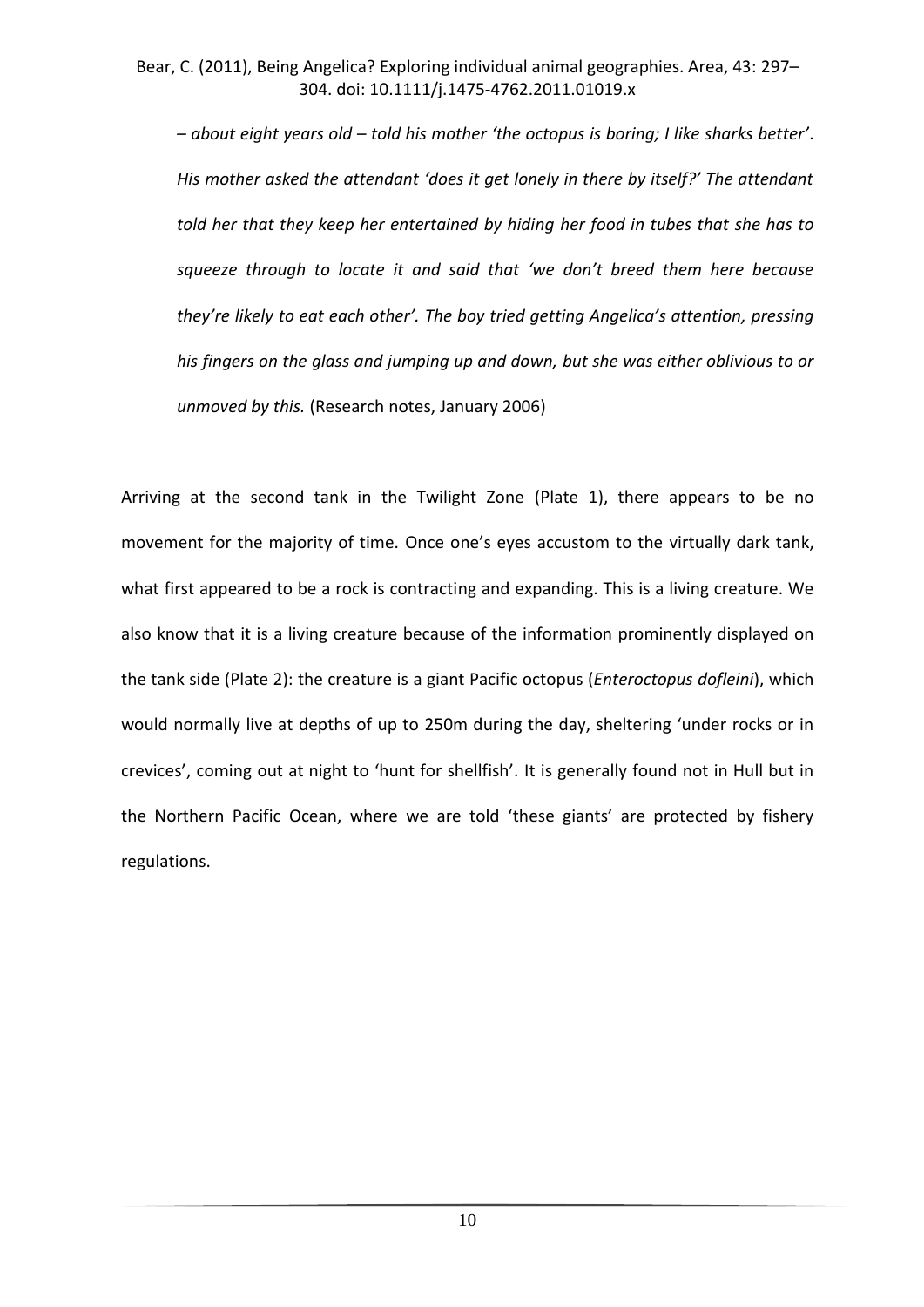

*Plate 2 Explanatory light box at the side of the octopus tank*

### *Source: author*

This résumé on the tank side could easily be dismissed as being almost irrelevant to this displaced being that is on view (see also Whatmore and Thorne 2000, 194; Malamud 1998, 1). Being a giant Pacific octopus is much like being 'a human' - a number of beings with similar characteristics but which are nonetheless significantly different from each other. Ostensibly, the octopus is here as a representative of its species. However, this is not just a giant Pacific octopus; this is Angelica (Plate 3).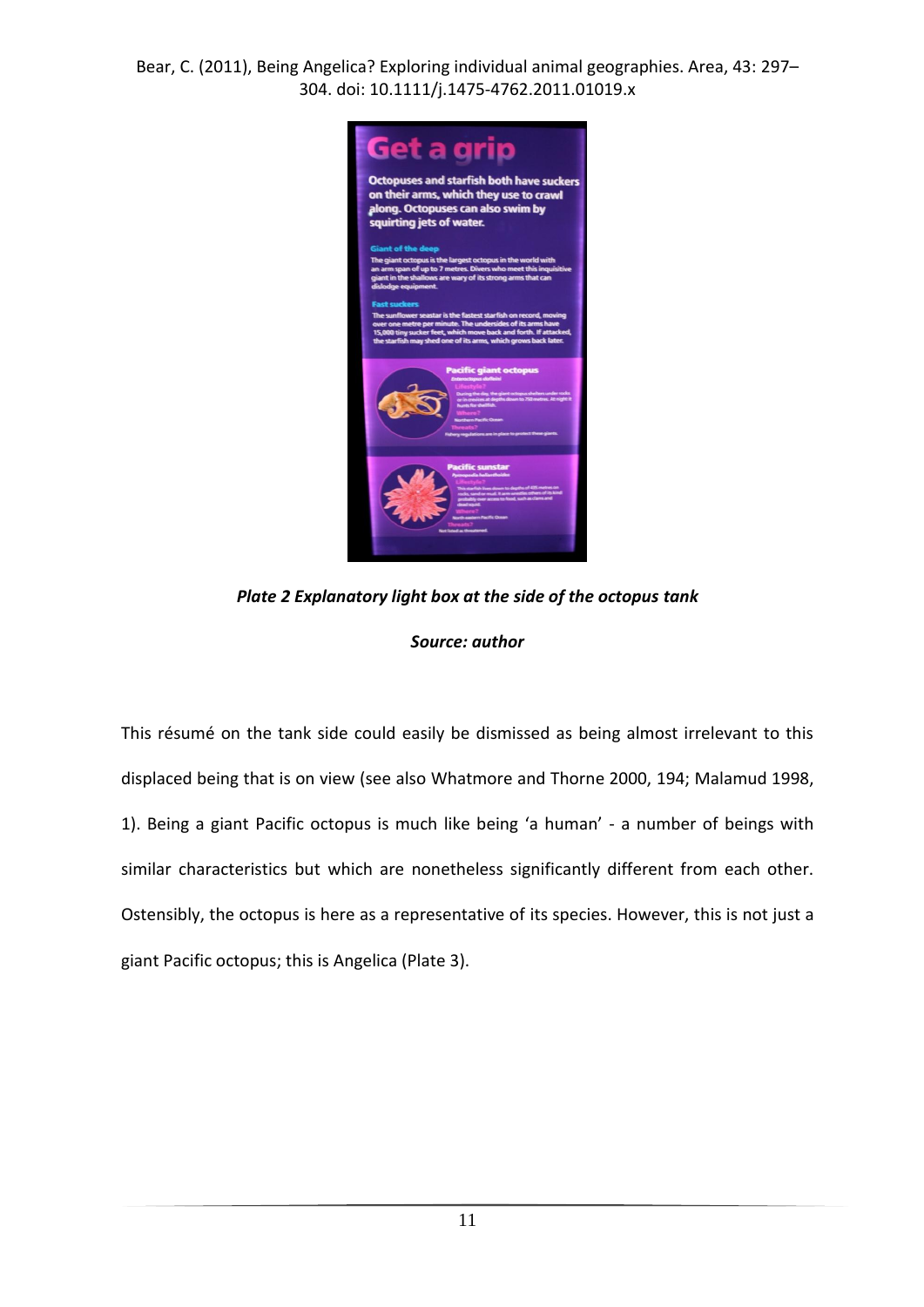

#### *Plate 3 Angelica*

#### *Source: author*

Angelica was donated to The Deep, having been caught as by-catch by a trawler off the California coast (a common means by which aquaria build their collections [CAPS 2004, 6], though ironic given the tank-side focus on protection through fishery regulation). The name 'Angelica' serves as a clue to some of the experiences of this being and of the relationships it has with those around it. The name comes from a children's cartoon, *Rugrats*, in which Angelica is, as one Deep guide put it, 'spoilt with too many toys'. This analogy helps to explain some of the relationships that are taking place here, but also sheds light on Angelica's own requirements and actions. Her naming suggests a pet-like view from those who look after her, but the choice of name also reflects her own demands and actions; she is not just an octopus but a being with whom those who work in the Deep develop very particular relationships. Malamud (1998, 2) argues that 'people cannot appreciate an animal's essence when it is displayed in captivity alongside a hundred others with which it does not naturally share living quarters, in an artificial compound that they pay to enter'. Sorenson (2008, 204) similarly argues that captive animals are not seen as 'individuals with their own subjectivity' and are instead 'turned into mere objects', but this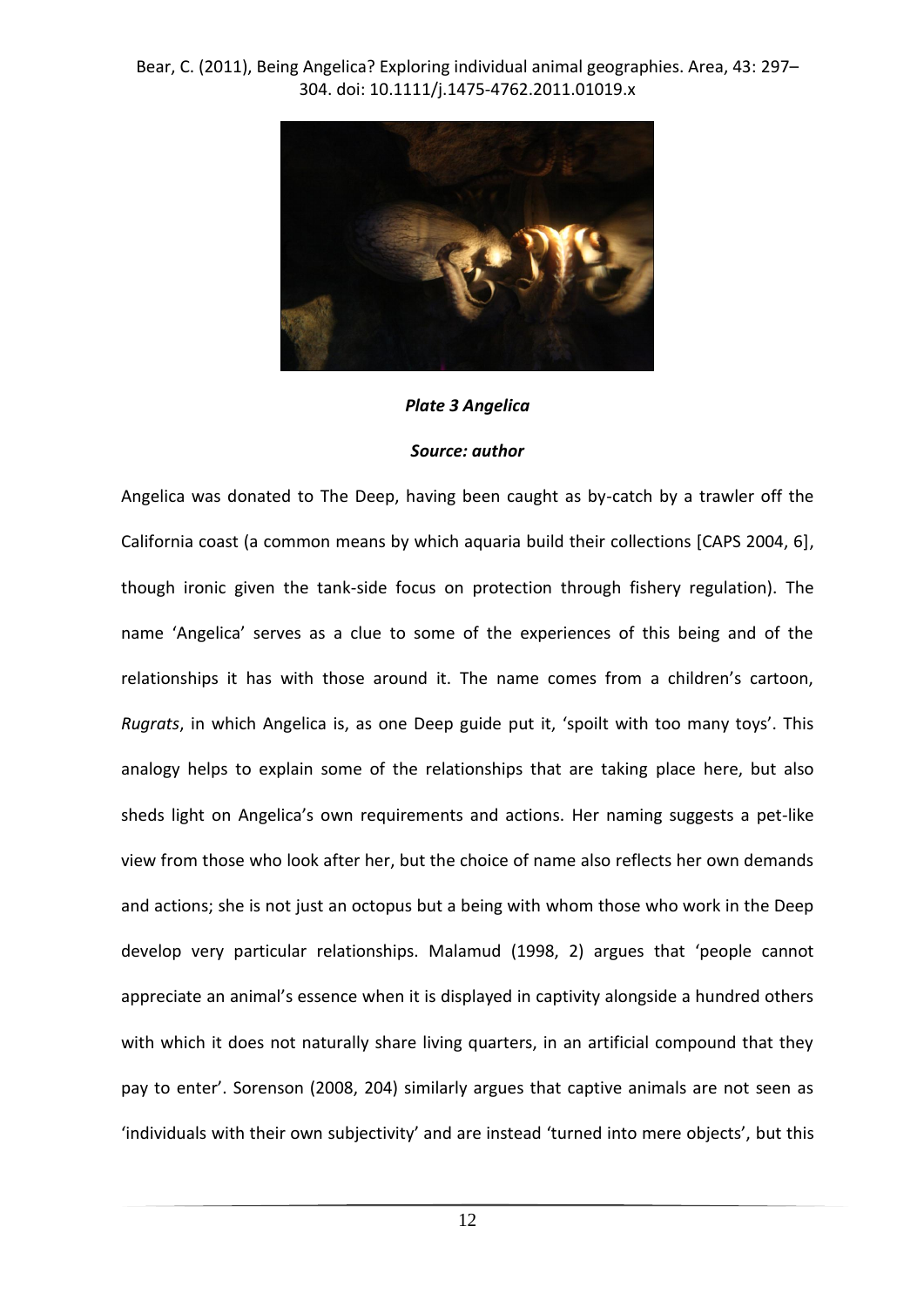is to simplify the relationships being played out here. While she is inarguably confined and this significantly impacts on the way she might express herself and act, this should not be to deny her subjectivity; animals become with their environments and those around them (Haraway 2008) and to argue that a captive animal is any less for being captive is only to further objectify it.

*About 15 people gathered around the tank today when I arrived. I hadn't seen this before – she was really throwing herself around the tank. Quite violently. Had apparently been doing it for about an hour when I arrived, maybe resting every few minutes before re-starting. Some people thought it was amazing; others were concerned she would hurt herself. The quide said it was nothing to worry about – she just wants food. She told us that they had fed her in the past when this happened to prevent her injuring herself and that Angelica seemed to have learnt that if she did it for long enough, she would be fed. About ten minutes after I arrived, she stopped and settled down at the back of the tank.* (Research notes, February 2006)

Angelica's requirement for 'too many toys' becomes apparent through further conversation with Deep guides, one of whom stated that 'octopuses have the same level of intelligence as a dog or cat' (cf Bingham 2006, 492) and, therefore, require some form of entertainment when in such a confined space. Various tactics are used. Food is sometimes placed inside a system of tubes through which she must squeeze in order to eat; at other times food is contained inside a Mr Potato Head, which she must demolish to eat –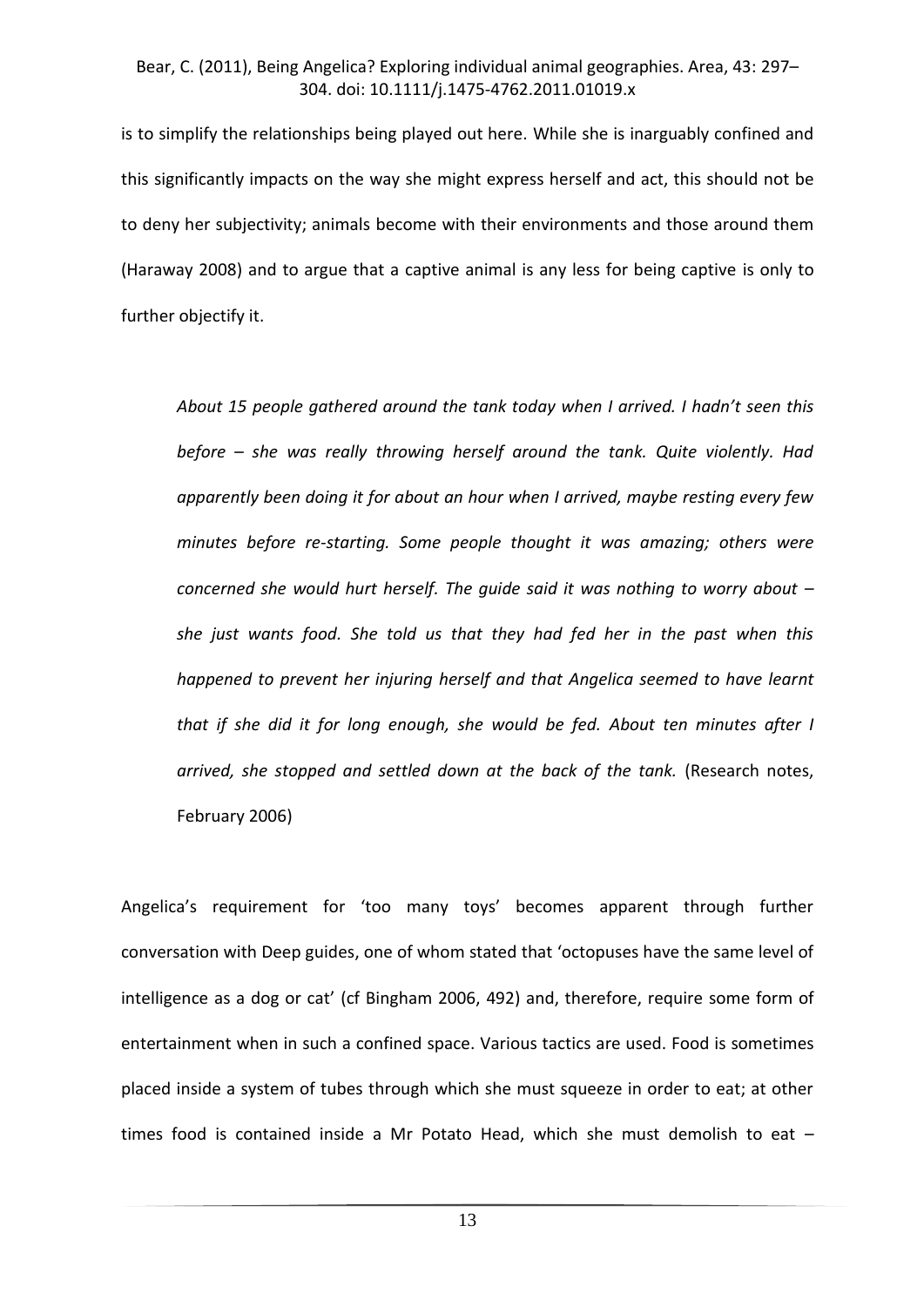'enrichment' tactics that are on view to the visiting public (although not at advertised 'show' times as is often found in zoos and aquaria). Here, we see scientific and everyday stories about Angelica and her species coming together with her own actions: understandings of the intelligence of a species, attempts to feed (both literally and metaphorically) this determined level of intelligence, and her own requests for food.

To this point, it appears that, since moving to Hull, Angelica has lived a very controlled, confined life. This is certainly the impression conveyed by the information around the tank, and by the physical boundaries of the tank itself. However, Angelica's agency becomes apparent when speaking to the Deep's guides. A favourite story to tell is of Angelica's first few weeks in Hull, when staff were mystified as to what had eaten the emperor nautilus in the next tank. A member of staff arrived one morning to witness Angelica returning to her tank, having climbed over the wall, into the next tank and consumed another of these shellfish. One might draw parallels here with the tank's information about octopus behaviour where, at night, they come out of their shelter and search for shellfish. Angelica can be seen to express her subjectivity, irrespective of the barriers that appear to surround her (though this is not to romanticize her confinement; a gauze lid was placed on her tank to prevent repetition). Her ability to express aspects of her subjectivity continued in other ways, such as her partial ability to determine her feeding times.

*Again, little movement in the tank today, though she is very visible sitting at the front, so there are quite a few people watching her. A girl – probably about five years old – comes over to the tank saying 'wow, it's so much bigger than the last*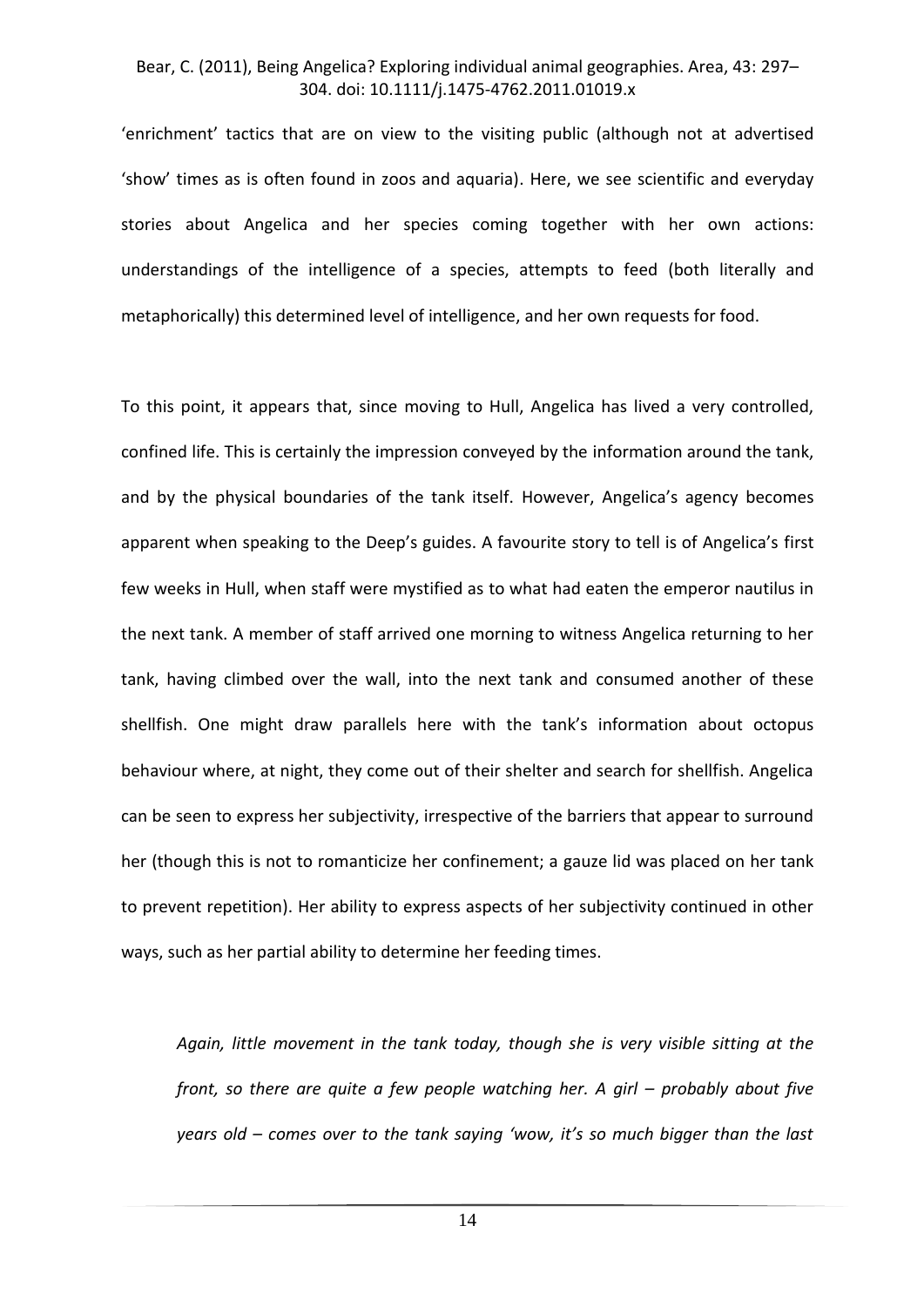*time'. Her parents aren't so sure. Another set of parents, who've been standing there for about five minutes, comment that their son, who looks about the same age, always wants to see the octopus after watching it feed once – but that it's never been moving when they've visited since. I asked both families if they visit often; they all have season tickets and the children always want to make a bee-line for the sharks and the octopus.* (Research notes, February 2006)

While the descriptions around the tank do not give any sense of this individuality, an attendant confirmed that it is far from unusual for Deep season ticket holders to make visits *specifically* in the hope of witnessing one of Angelica's more outwardly active periods. Far from being an alien life form in an alien space, as Jones (2000), Scruton (1996) or even the soundtrack at the entry to the Twilight Zone might suggest, this octopus is of interest as an individual with whom people attempt to relate.

To this point, I have shown some of the ways this octopus is represented, engages humans through her own actions and also expresses her own subjectivity through demands for food and the (subsequently disciplined) exploration of her surroundings. Looking at this variety of aspects of Angelica's existence begins (indeed, *only* begins) to give a sense of the wholeness of this individual's life – a subject to which I return in the final section

Some months after my first visit to the Deep, a colleague informed me that Angelica had died. Concerned, I phoned the Deep, where the receptionist asserted that she thought Angelica was alive, but that she would check; she returned to say that 'she's alive and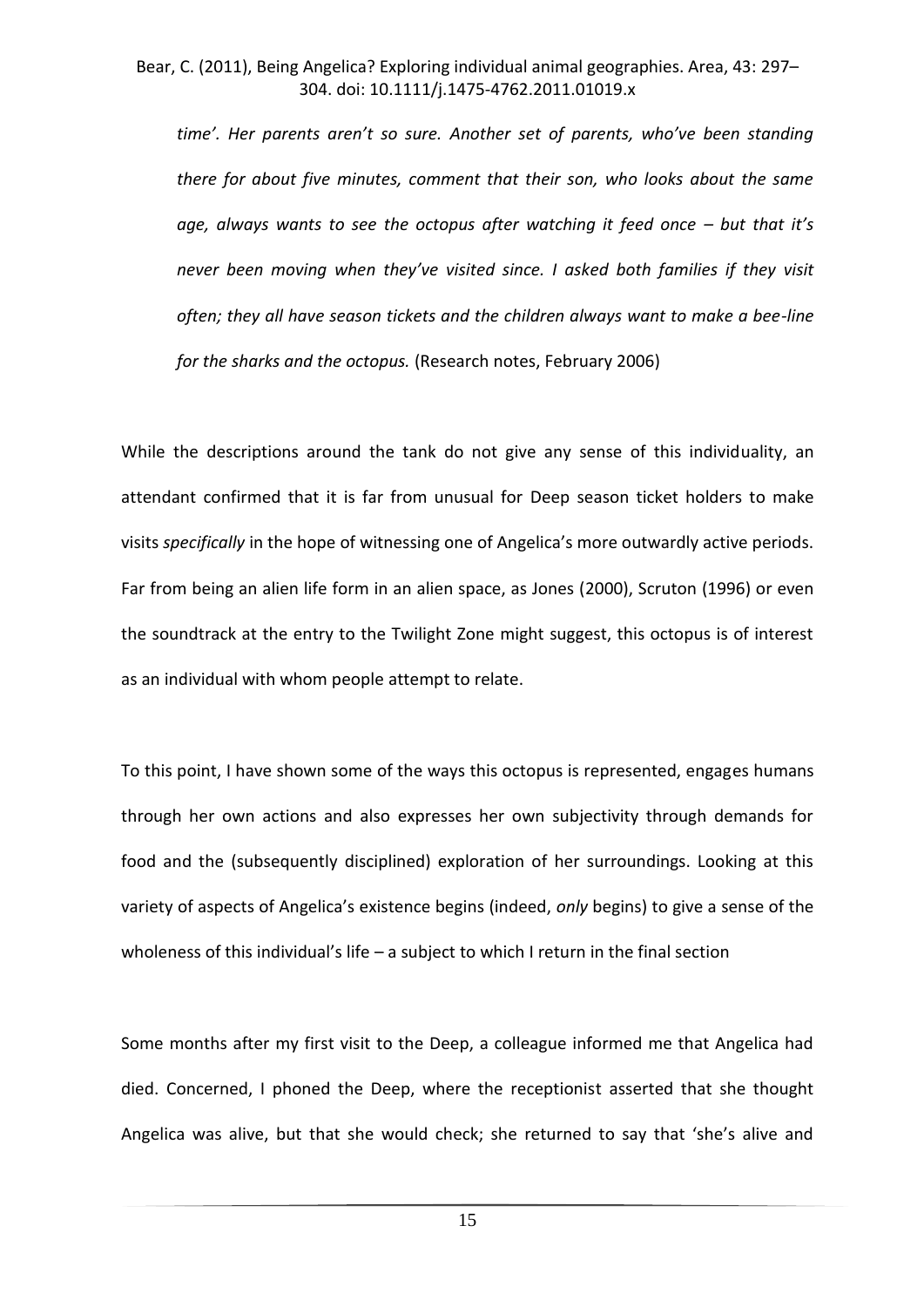kicking'. A few weeks later, visiting again, I checked with the guide as to how long this octopus had been in the Deep; Angelica had, indeed, died and had quickly been replaced, unknown to the receptionist. This in itself is only of passing interest. More significant is what it tells us about the notability of Angelica's individuality for those around her. Having given this individuality greater emphasis to this point, we are brought full circle and the creature seems, once again, to be there as a species representative. Indeed, on asking a guide if the new octopus had been given a name, the attendant responded that 'it's not worth giving them a name; they don't live long enough' (Research notes, July 2006). This may be read as the transience of the species representative  $-$  one that might easily be replaced and whose individuality matters little to those around it. Equally, it might suggest greater agency for the creature, which is not reduced to a name. The same attendant spoke of how this octopus 'can develop horns when he's in a mood. But I'm still not sure how to interpret these moods' (Research notes, July 2006). He wanted a sense of the individual, to tune into its habits and emotions, but had not yet found a way to do this.

#### **Conclusions**

In this paper, I have suggested that animal geographers should take individual animals seriously, as part of their ongoing project of studying the intertwining of human and nonhuman lives. Much of the existing work in this area has emphasised the co-production of animal and human lives, but has often focused on moments of encounter, whether through active management practices or on the place of pets in family life. Some aspects of the stories illustrated here rely on 'learning to be affected' (Lorimer 2010, 243) by Angelica and her replacement – their attendants' discussions of learning to respond to her actions, for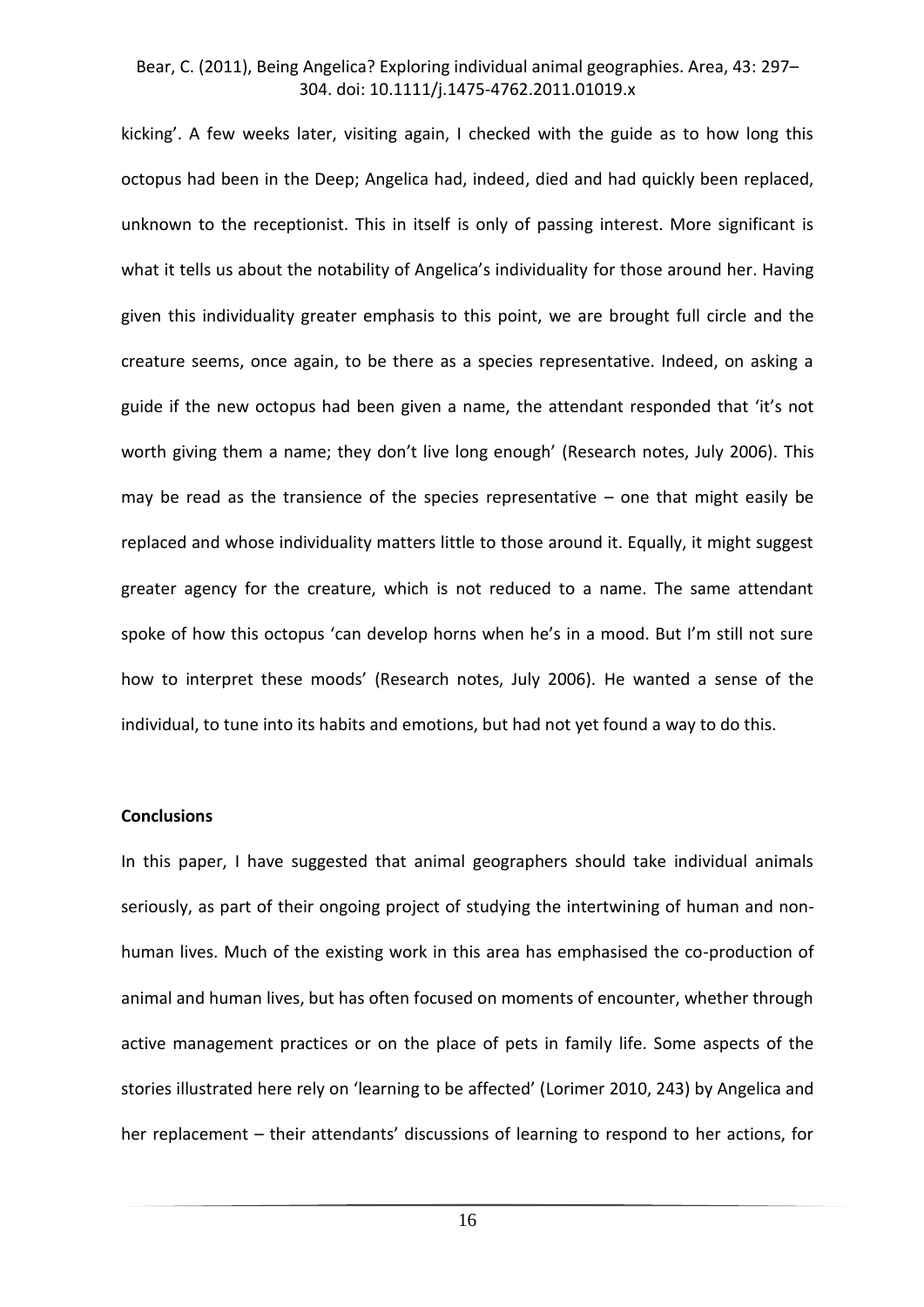instance. This reflects the 'responsible anthropomorphism' advocated by Johnston (2008, 645), 'attending more closely to understandings of nonhumans garnered from the practice and experience of co-relationality'. This approach encourages the exploration of relations that inform and are revealed through moments of encounter. The primary implications of this are twofold.

First, the nature of these encounters demonstrates the possibility of opening up 'animal geographies' to a greater range of environments and bodily forms. Contrary to the contentions of Jones (2000), Mullan and Marvin (1987) and Scruton (1996), water does not constitute an environment that is 'totally alien' to humans, and the bodily composition of creatures such as octopuses does not negate the possibility of inter-species affective encounters. This is not to say that these encounters are easy, either in practice or in interpretation, but that they should not be situated outside geographers' concerns.

Second, other aspects of the stories here relied on moments *beyond* direct encounter. Similarities here are closest to Hinchliffe *et al*'s (2005) study of water voles where the authors developed particular senses of these creatures not through direct encounter but with a sensitivity to the traces they left (in the form of footprints and faeces). Both of these studies begin to give a sense of the lives of particular voles and octopuses away from direct encounters (though frequently still bound up in relationships with humans). For Johnston (2008, 646), the animal geographies project seeks 'to make nonhumans visible in order to ensure that their material (and in some cases, emotional) needs are not unthinkingly ignored or automatically placed below our own'. While her responsible anthropomorphism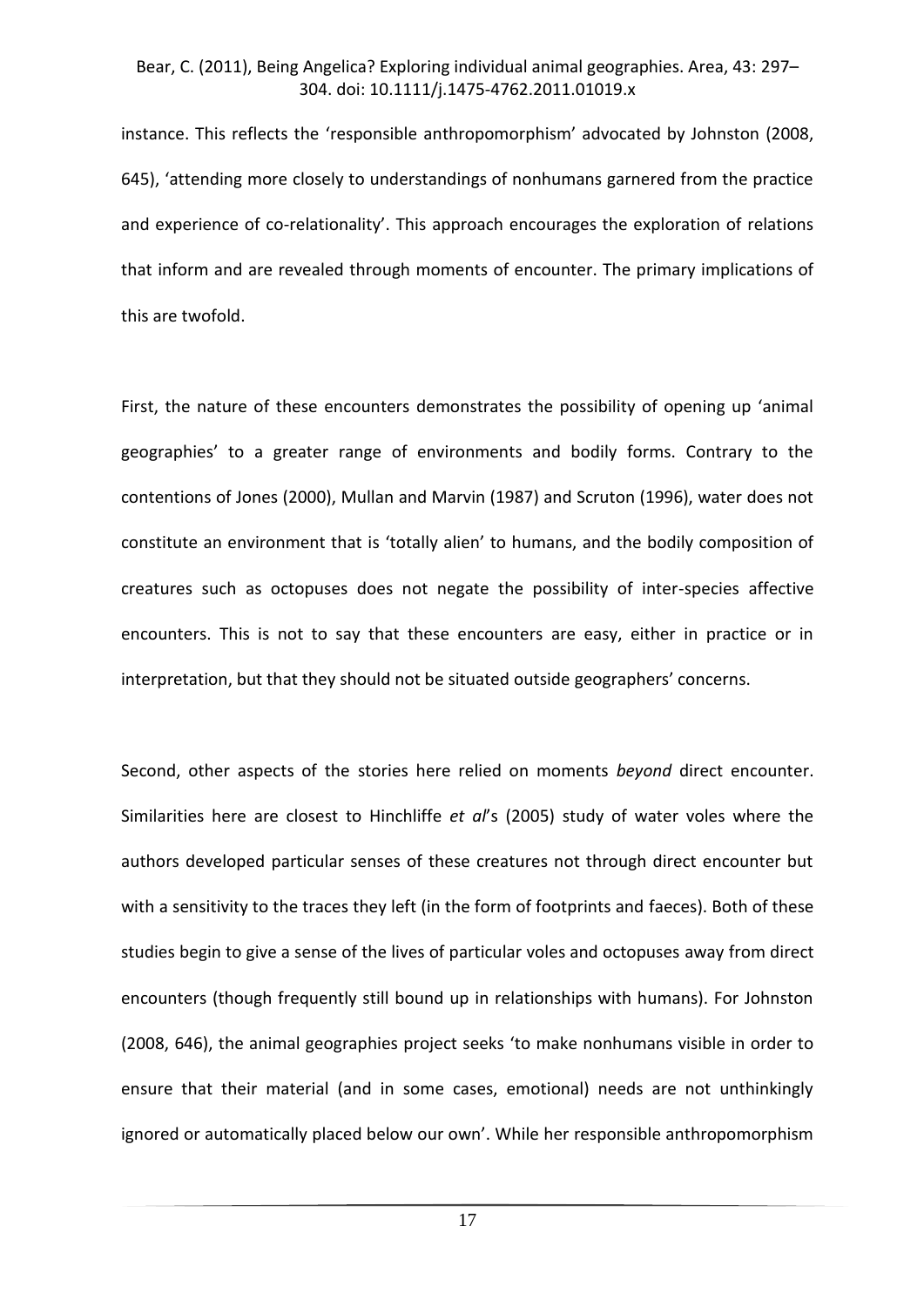is an important move in this direction, there is a danger of leaving lives beyond direct encounter invisible – especially, it might be argued, when these lives are lived in spaces away from direct human gaze, such as in the deep ocean.

In some ways, my choice of Angelica as the focus of this paper was the easy option. Thinking about (and interacting with) the life of an octopus in captivity is notably less complicated than engaging with its ocean-dwelling counterparts. In extending a study such as this to the ocean depths, human geographers lag behind colleagues in the natural sciences, who already tag fish and ring birds to track their paths and learn more of their everyday individual habits (see Mather [1995, 344] for an example of individual octopus tracking in Bermuda). Our increasingly re-defined role as 'more-than-human' geographers might usefully be interpreted as integrators of the different understandings that exist of animals - understandings that tell us something of the animals themselves, whether by speaking to those who track and hunt them (hunters and anglers), those who observe them for pleasure (bird watchers, naturalists), by engaging with scientific practice and literature (animal tracking and animal psychology) or by spending time with the animals themselves. Animal geographers have often been highly reticent to engage in collaborations with natural scientists, other than in studying their practices. This reticence is rooted in the desire to move beyond essentialised representations (Philo and Wilbert 2000) and a critique of animal behaviour studies that points to their inherent partiality and the impossibility of truly knowing what non-human animals are thinking (Malamud 2007, xi). However, having developed more nuanced approaches, the time for more creative interdisciplinary collaborations is ripe.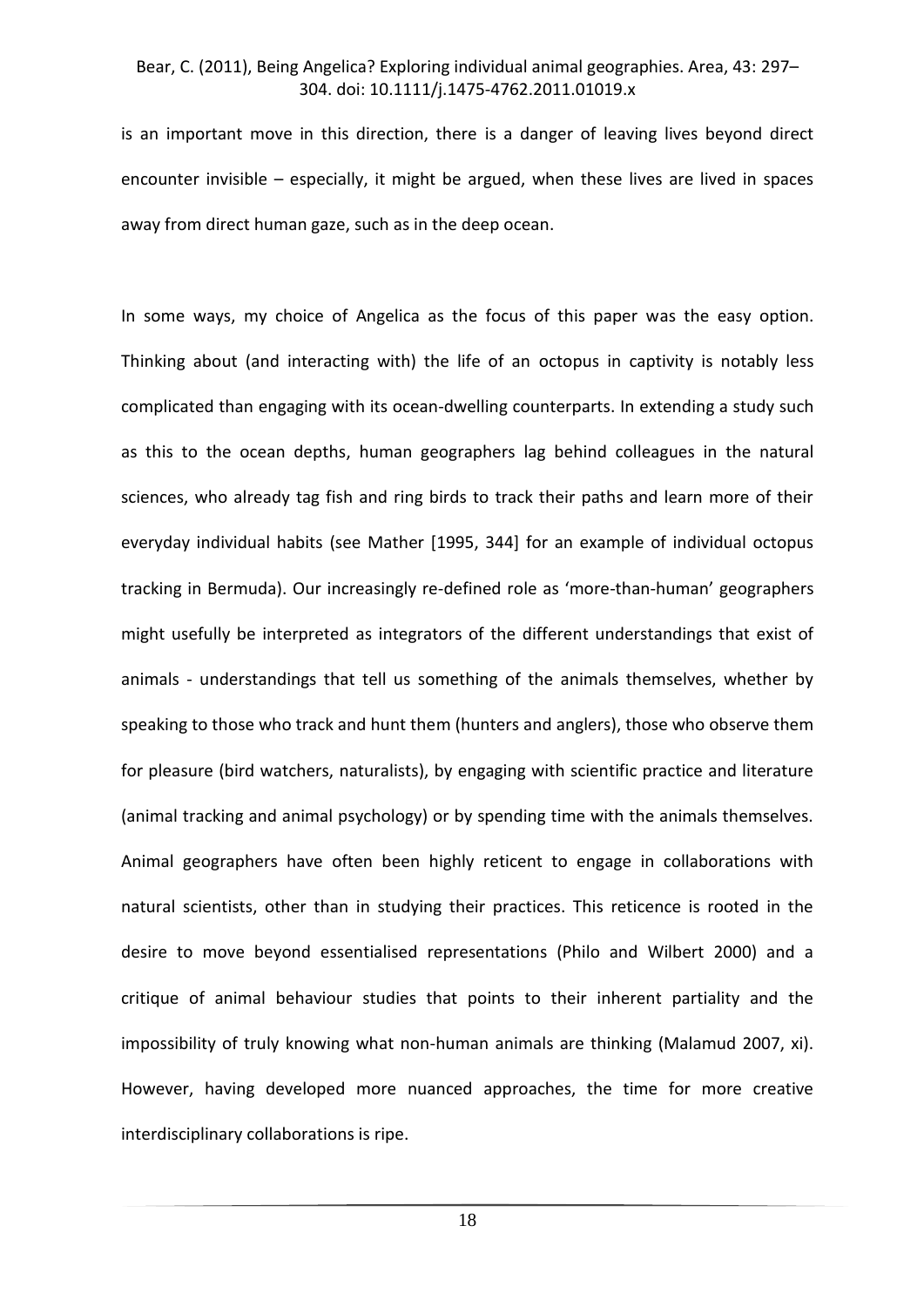If the extension of work in animal geographies to a wider range of bodily forms and habitats provides new challenges for empirical research, it also holds implications for the ways such animals are 'made visible'. A focus on individual animals offers considerable potential to engage and mobilise wider human interest, in a similar way to the fictional literature and film examples previously cited. There is a danger that the focus on individuals could be interpreted highly anthropomorphically. However, if approached sensitively, such studies might help humans to engage and empathise more closely with the pressures and problems faced by the individual in question, offering an alternative perspective to the often quantitative discussions of, for instance, collapsing global fish stocks.

Engaging the individual is, then, part of a wider ethical and political project to move animals from the shadows. Jones (2000, 279) argues that individual non-humans' ethical invisibility 'has enabled humans to manipulate, exploit, displace, consume, waste and torture non-human individuals with impunity'; a focus on species and populations directs ethical concern to issues of scarcity and abundance. Re-focusing on individuals and their daily lives offers one route into examining the 'inconstancy' (*ibid*) of ethical practice, whilst providing a means to celebrate diversity and difference and further challenging understandings of what it means to be 'animal'.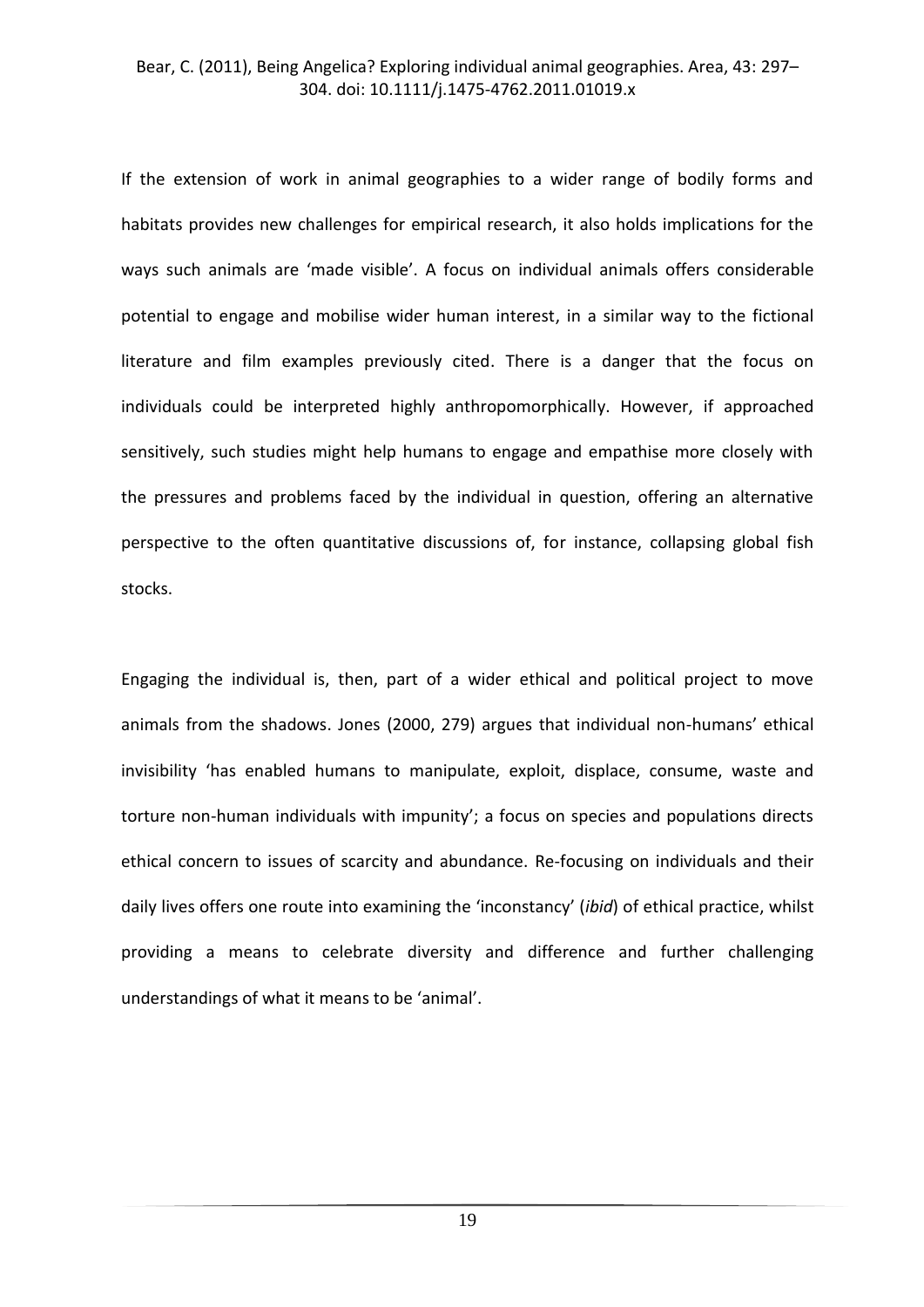# **Acknowledgements**

I am grateful to Amanda Rogers, three anonymous referees and the audience at the RGS-IBG conference session on 'Wittgenstein's Lion: knowing animals in human geography research' for their insightful comments on earlier versions of this paper. I am also thankful to friends and colleagues in the Department of Geography, University of Hull, where much of the work was undertaken, to Jean Bear for introducing me to Angelica, and to Russell Hitchings for alerting me to her demise.

# **References**

- **Bear C and Eden S** 2011 Thinking like a fish? Engaging non-human difference through recreational angling *Environment and Planning D* 29
- **Bingham N** 2006 Bees, butterflies, and bacteria: biotechnology and the politics of nonhuman friendship *Environment and Planning A* 38 483-98
- **Brown C** 2008 Environmental policy [\(http://www.thedeep.co.uk/pdf/TheDeep'sEnvironmentalPolicy.pdf\)](http://www.thedeep.co.uk/pdf/TheDeep) Accessed 1 July 2010
- **Captive Animals' Protection Society** 2004 *Suffering deep down: an investigation into public aquaria in the UK* CAPS, Preston
- **Davies G** 2008 Thinking, reasoning and writing with animals in the biosciences. Essay review *Biosocieties* 3 446-451

**Derrida J** 2002 The animal that therefore I am (more to follow) *Critical Inquiry* 28 369-418

**Fox R** 2006 Animal behaviours, post-human lives: everyday negotiations of the animalhuman divide in pet-keeping *Social and Cultural Geography* 7 525-537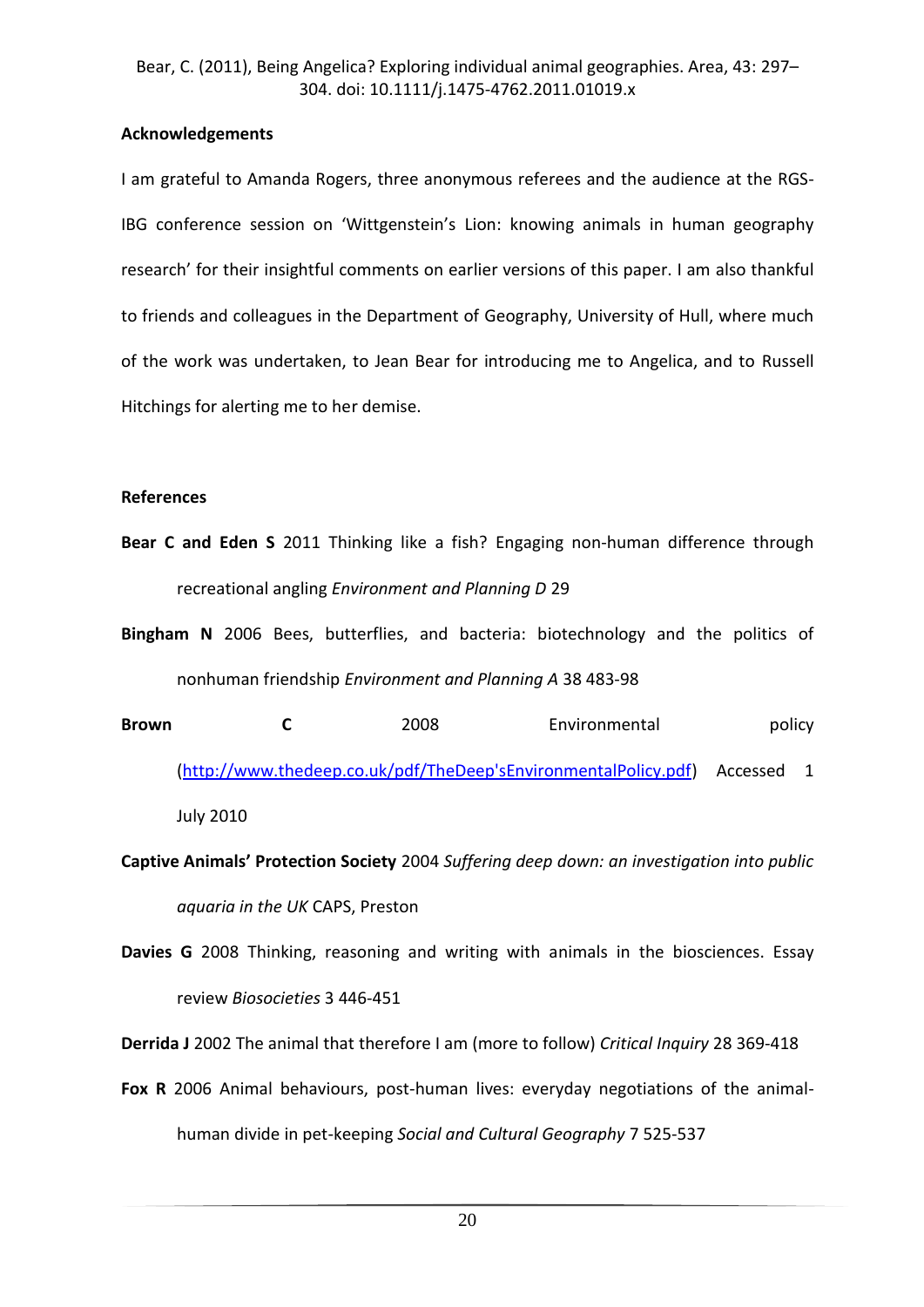**Grogan J** 2005 *Marley and me: life and love with the world's worst dog* William Morrow, New York

**Haraway D** 2008 *When species meet* University of Minnesota Press, Minneapolis

- **Hinchliffe S, Kearnes M B, Degen M and Whatmore S** 2005 Urban wild things: a cosmopolitical experiment *Environment and Planning D: Society and Space* 23 643- 58
- **Holloway L** 2001 Pets and protein: placing domestic livestock on hobby-farms in England and Wales *Journal of Rural Studies* 17 293-307
- **Holloway L** 2007 Subjecting cows to robots: farming technologies and the making of animal subjects *Environment and Planning D: Society and Space* 25 1041-1060

**Ingold T** ed 1994 *What is an animal?* Routledge, London

- **Johnston C** 2008 Beyond the clearing: towards a dwelt animal geography *Progress in Human Geography* 32 633-649
- **Jones O** 2000 (Un)ethical geographies of human-animal relations: encounters, collectives and spaces in **Philo C and Wilbert C** eds *Animal Spaces, Beastly Places: New Geographies of Human-Animal Relations* Routledge, London 268-91

**Latour B** 1993 *We have never been modern* Cambridge: Harvard University Press

- **Lorimer H** 2005 Herding memories of humans and animals *Environment and Planning D: Society and Space* 24 497-518
- **Lorimer J** 2010 Moving image methodologies for more-than-human geographies *Cultural Geographies* 17 237-258
- **Lovenheim P** 2003 *Portrait of a burger as a young calf: the story of one man, two cows, and the feeding of a nation* Three Rivers Press, California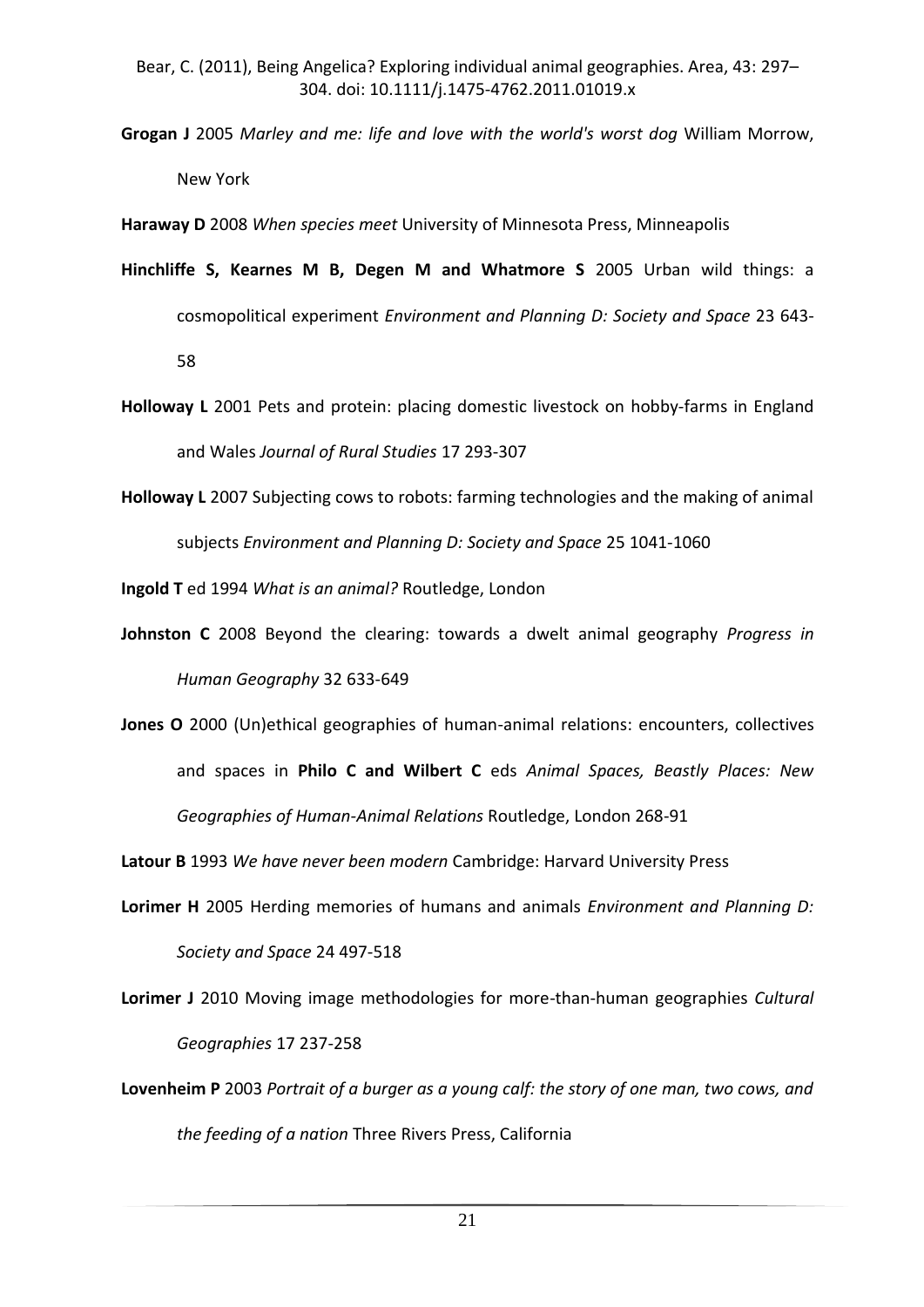- **Lulka D** 2009 The residual humanism of hybridity: retaining a sense of the earth *Transactions of the Institute of British Geographers* 34 378-393
- **Malamud R** 1998 *Reading zoos: representations of animals and captivity* Macmillan, Basingstoke
- **Malamud R** 2007 Prologue in **Kalof L and Fitzgerald A** eds *The animals reader* Berg, Oxford ix-xi

**Mather J A** 1995 Cognition in cephalopods *Advances in the study of behaviour* 24 317-353

**Maxwell G** 1960 *Ring of bright water* Longmans, London

**Midgley M** 1983 *Animals and why they matter: a journey around the species barrier* Penguin, Harmondsworth

**Mullan B and Marvin G** 1987 *Zoo culture* Weidenfeld and Nicolson, London

- **Philo C** 1995 Animals, geography and the city: notes on inclusions and exclusions *Environment and Planning D: Society and Space* 13 655-681
- **Philo C** 2005 Spacing lives and lively spaces: partial remarks on Sarah Whatmore's Hybrid Geographies *Antipode* 37 824-833
- **Philo C and Wilbert C** eds 2000 *Animal spaces, beastly places: new geographies of humananimal relations* Routledge, London
- **Power E** 2008 Furry families: making a human-dog family through home *Social and Cultural Geography* 9 535-555
- **Ryan J R** 2000 'Hunting with the camera': photography, wildlife and colonialism in Africa in **Philo C and Wilbert C** eds *Animal spaces, beastly places: new geographies of human-animal relations* Routledge, London 203-221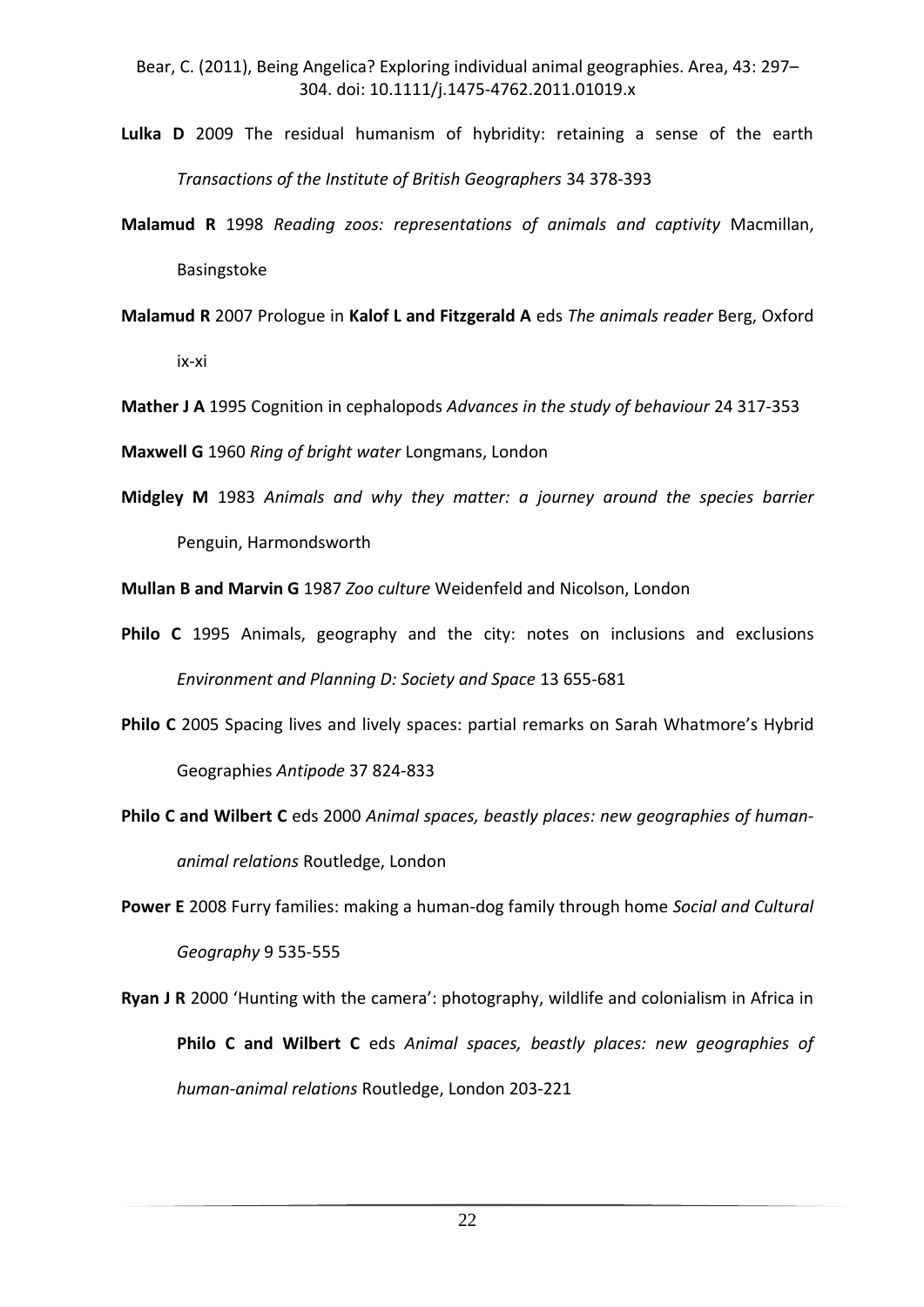**Sanders C R** 2006 "The dog you deserve" - ambivalence in the K-9 officer/patrol dog relationship *Journal of Contemporary Ethnography* 35 148-72

**Scruton R** 1996 *Animal rights and wrongs* Metro, London

**Shapiro K J** 1997 A phenomenological approach to the study of nonhuman animals in

**Mitchell R W, Thompson N S and Miles L H** eds *Anthropomorphism, anecdotes and animals* State University of New York Press, Albany 277-295

- **Sorenson J** 2008 Monsters: the case of Marineland in **Castriano J** ed *Animal subjects: an ethical reader in a posthuman world* Wilfred Laurier University Press, Waterloo 195- 222
- **The Deep** date unknown *Information on funders and sponsors of The Deep* <http://www.thedeep.co.uk/pdf/Funders&Sponsors.pdf>
- **Ufkes F** 1998 Building a better pig: fat profits in lean meat in **Wolch J and Emel J** eds *Animal geographies: place, politics, and identity in the nature-culture borderlands*. Verso, London 241-255

**Whatmore S** 2002 *Hybrid geographies: natures, cultures, spaces* Sage, London

- **Whatmore S** 2005 Hybrid geographies: author's responses and reflections *Antipode* 37 842-845
- **Whatmore S and Thorne L** 1998 Wild(er)ness: reconfiguring the geographies of wildlife *Transactions of the Institute of British Geographers* 23 435-454

**Whatmore S and Thorne L** 2000 Elephants on the move: spatial formations of wildlife exchange *Environment and Planning D: Society and Space* 18 185-203

**Wolch J and Emel J** 1995 Bringing the animals back in *Environment and Planning D: Society and Space* 13 632-636